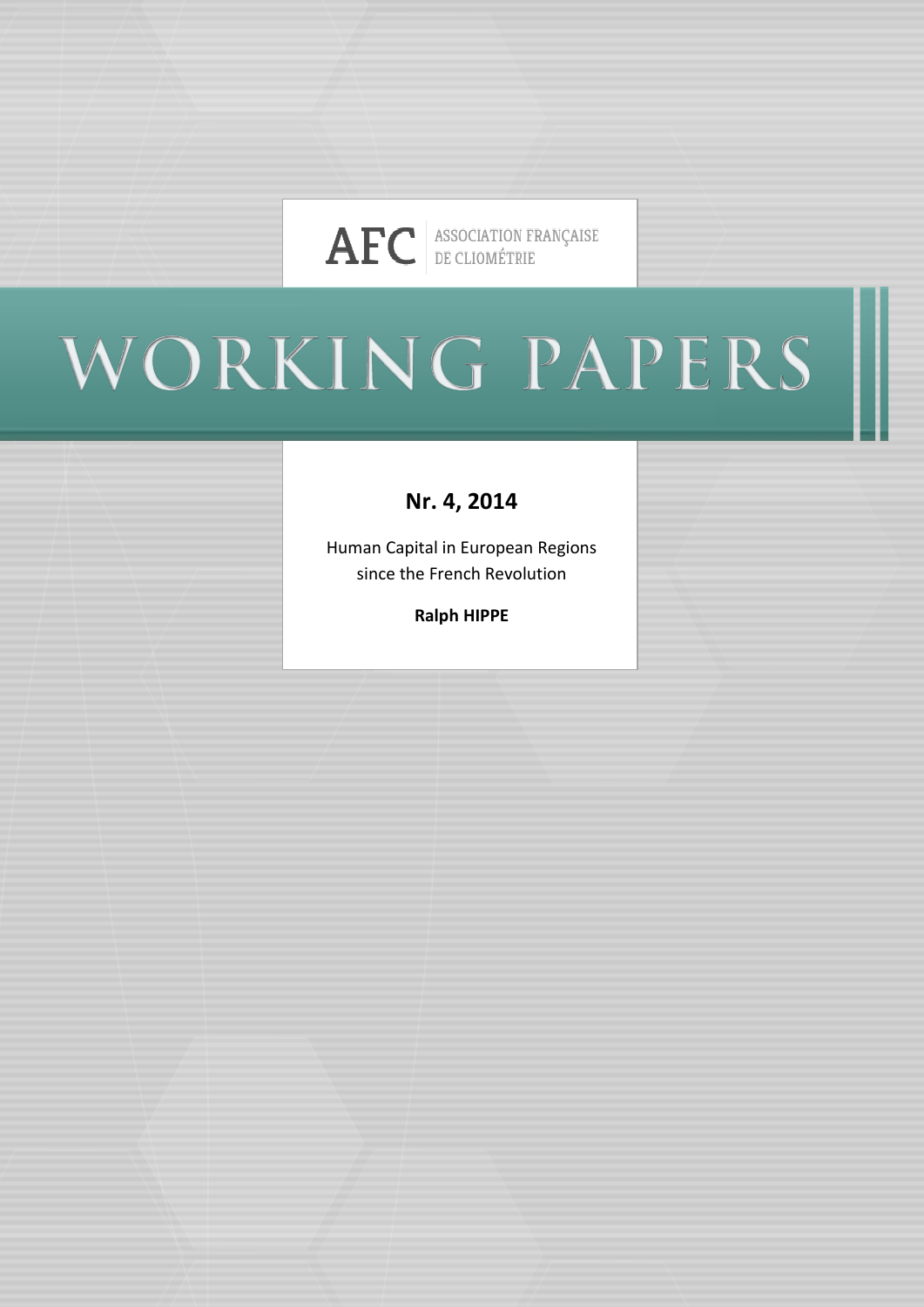## **Human Capital in European Regions**

## **since the French Revolution**

Ralph Hippe

Grantham Research Institute on Climate Change and the Environment London School of Economics and Political Science

[R.Hippe@lse.ac.uk](mailto:R.Hippe@lse.ac.uk)

#### **Abstract**

Human capital is today an important determinant of economic growth. However, evidence on its long-run regional development in Europe is still relatively limited. For this reason, this paper investigates the development of human capital in the European regions over the last 200 years. The results show that 'the long shadow of history' plays a major role in the regional distribution of human capital. The most advanced regions were typically located in the core industrialised countries, whereas the lowest values of human capital were found in the periphery. Policy makers need to take into account these geographical long-term structures and the vested interests of stakeholders and create a human capital-promoting environment to successfully improve human capital levels.

**Keywords**: Human Capital, Regional Development, Economic Policy.

**JEL Codes**: I25, N33, N93, O18.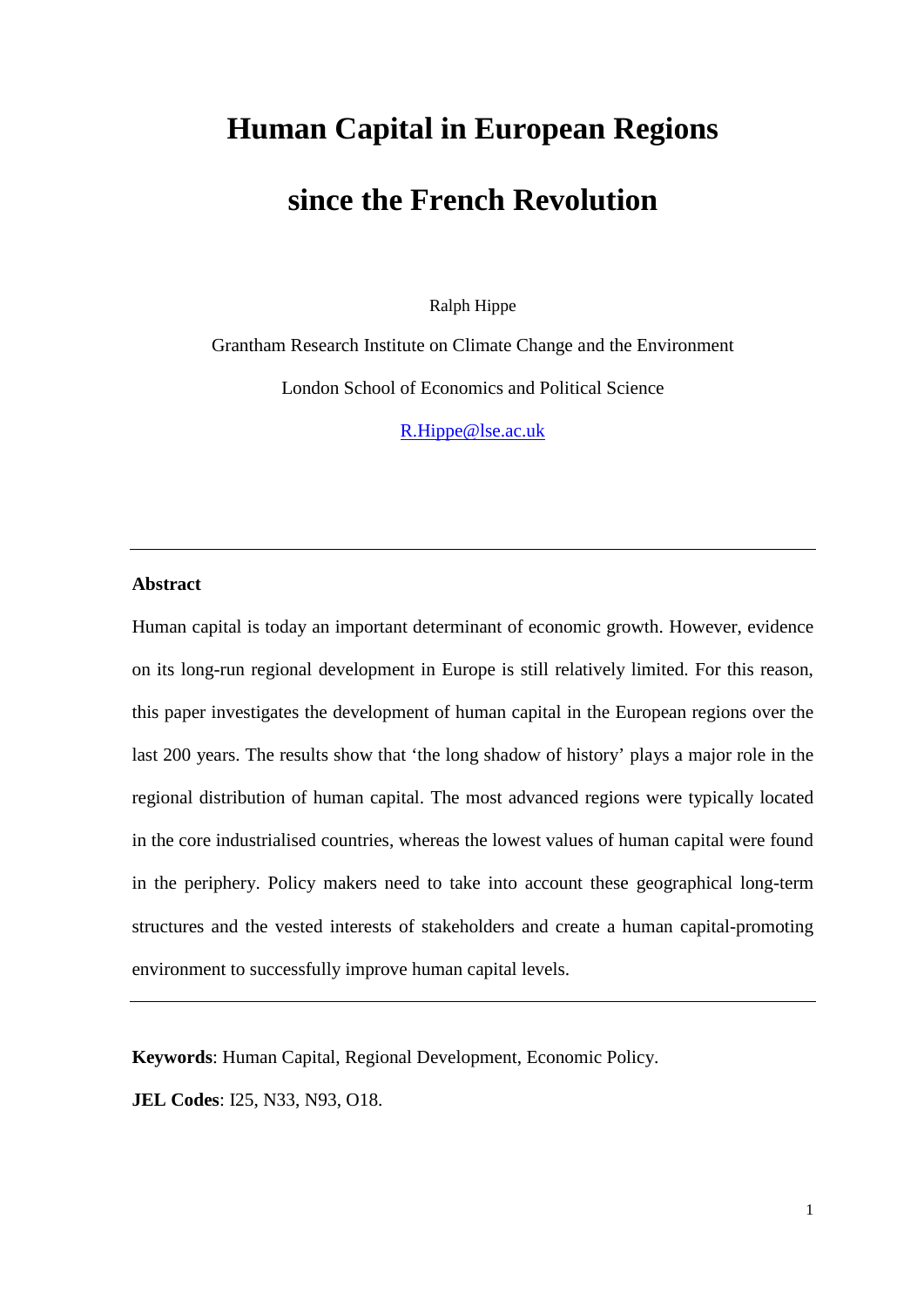#### **1. Introduction**

Human capital is a crucial factor for economic development and may be a key element of future growth in many countries. However, the historical role and formation of human capital is still not sufficiently understood. This fact contrasts sharply with its relevance for economic policy because policy makers have to implement effective growth policies that need to take into account underlying long-term evolutions. At the regional level this necessity is even more striking, as human capital is of "paramount importance […] in accounting for regional differences in development" (Gennaioli et al. 2013, p. 105).

To this end, this paper summarises some fundamental insights into human capital formation in Europe since the French revolution. Given the breadth of this issue, I focus on the regional dimension of economic and educational development in Europe and its lessons for economic policy. The regional dimension plays a crucial role in the comprehension of economic growth. Therefore, Nobel laureate Paul Krugman emphasises that "one of the best ways to understand how the international economy works is to start by looking at what happens inside nations" (Krugman 1991, p. 3).

<span id="page-2-0"></span>Accordingly, regional policy is today a key cornerstone of EU policy. Large differences exist among regions although the EU aims to reduce regional economic inequality. For example, 43 % of the EU's economic output was generated in only 14 % of its area in 2008 (European Commission 2008). Regional GDP per capita differences are also very high in the EU (see [Figure 1](#page-31-0) for 2011). National averages might give a misleading impression of economic prosperity in Europe, as some regions in countries with a low GDP per capita are on a similar level as richer countries (such as the Lisbon or Bucharest regions). Still, the recent economic and financial crisis has further exacerbated this discrepancy among the countries and regions of the European Union. These rising inequalities among and within member states threaten their very existence and pose a real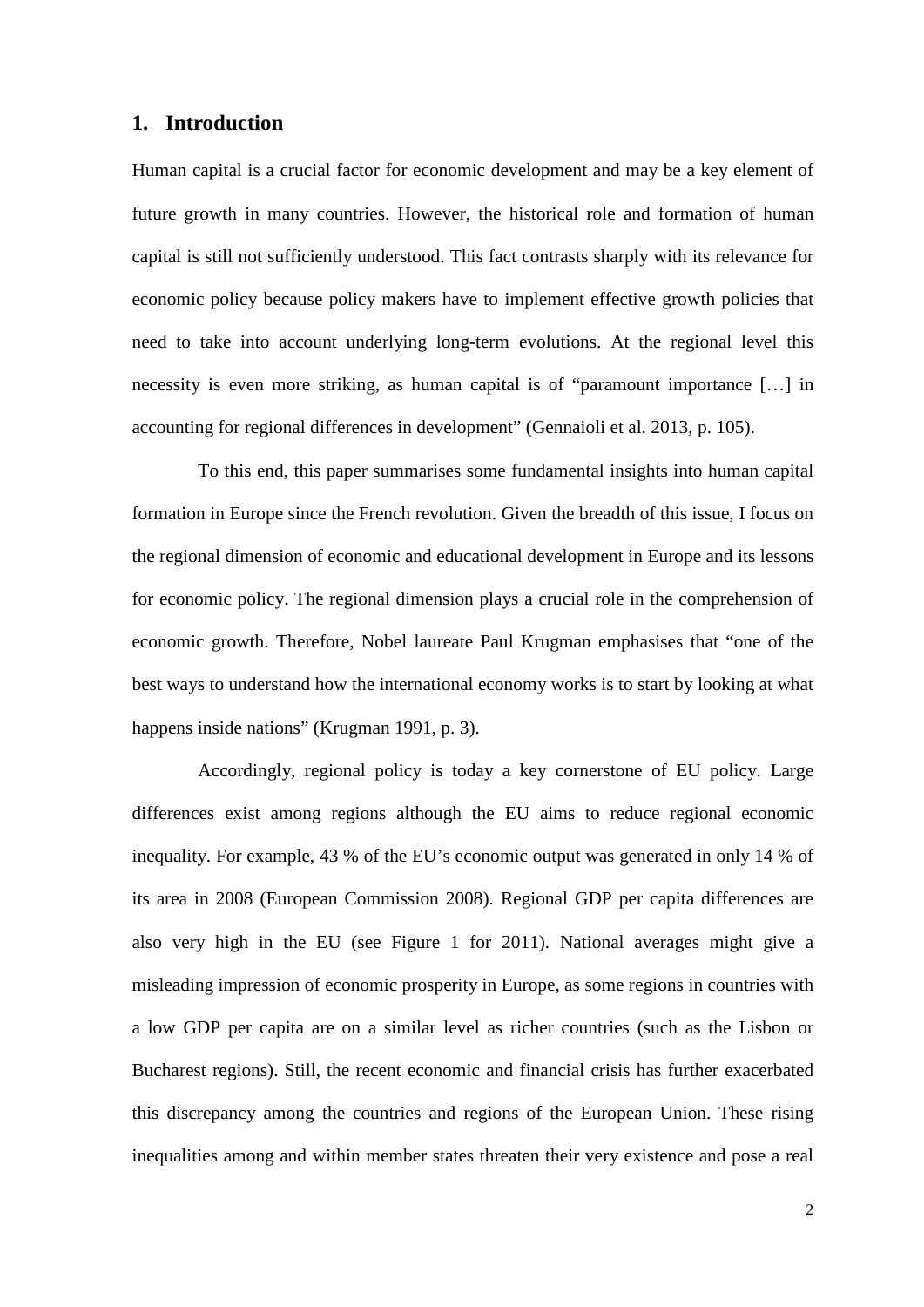challenge to the future of the EU. For example, in 2011, regional inequalities were most pronounced in the UK, where a referendum on regional independence was held this year. Its most prosperous district featured 612 % of the EU average in GDP per capita (in PPS), while its least wealthy district had only about half of the EU average (51 %). Similar major inequalities can be found in most other countries (e.g., in Belgium 54 % to 222 %, Italy 45 % to [1](#page-2-0)82 %, Spain 66 % to 150 %, Romania 21 % to 130 %).<sup>1</sup> Therefore, insights into long-run regional economic and educational differences are essential to understand the fundamental hurdles which may be inhibiting regional convergence in economic wealth. This knowledge may allow us to enhance existing regional policies and ensure economic prosperity in the future.

Furthermore, the historical evolution of human capital in Europe may provide important lessons not only for Europeans but also for developing countries. Many developing countries are faced with similar educational, economic and political decisions that European countries had to take during their earlier phases of economic development. For this reason, considering European regions in the long run may indicate some potential hurdles and solutions to the formation of human capital in developing countries.

With this in mind, the paper reviews the regional distribution of human capital in Europe during the last two centuries. I find that large regional differences have characterised the formation of human capital in Europe. A number of different factors are key causes of this pattern. In particular, these are the geographical location of a region and the interests of different stakeholders (e.g., religious institutions, land owners, parents). In addition, the relationship between historical human capital and current economic outcomes

<span id="page-3-0"></span><u>.</u>

<sup>&</sup>lt;sup>1</sup> These data were derived from Eurostat (2014) and refer to the NUTS 3 level. NUTS is the official nomenclature for statistical territories in the EU. NUTS 3 is the smallest category of the NUTS classification, corresponding to, e.g., *Kreise* in Germany, *départements* in France and *provincias* in Spain.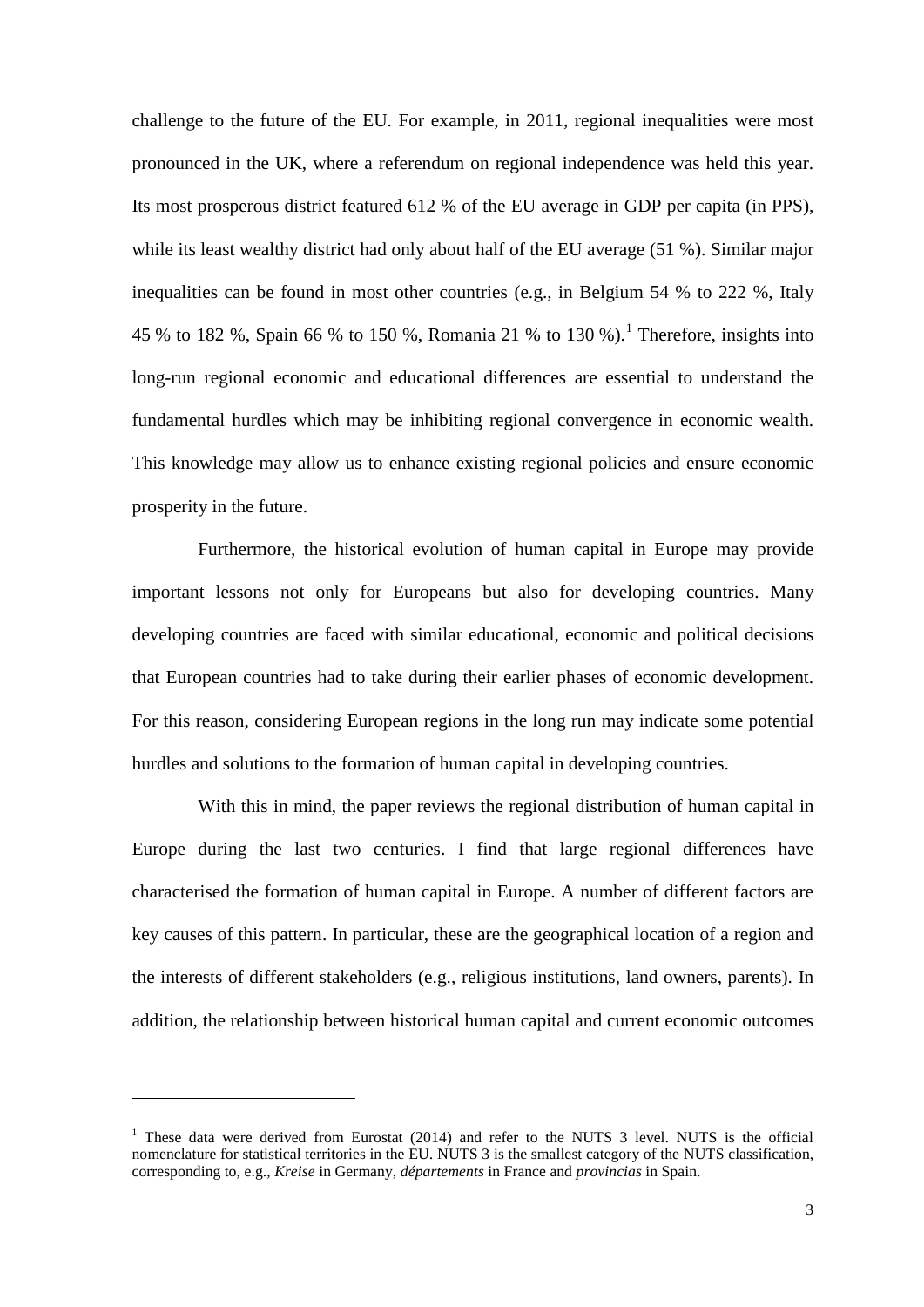is underlined, illustrating the importance of human capital in general and of taking a longterm perspective for economic policy in particular.

The paper is structured as follows. First, I highlight the basic theoretical concept of human capital and its quantitative measurement. Second, I show the overall regional differences among European regions in the past and then consider some important factors that may have caused these inequalities. Furthermore, I indicate the connection between regional human capital accumulation and economic growth in a long-term perspective. Finally, I emphasise the lessons that can be drawn by these historical experiences and their implications for policy makers. A conclusion sums up the main points of the paper.

#### **2. Human capital: theoretical origins and quantitative measurement**

Human capital is one form of capital in analogy to other forms of capital such as physical or natural capital. Schultz explains the term by emphasising that it can be considered a form of capital "because it is the source of future earnings, or of future satisfactions, or of both of them. It is human because it is an integral part of man" (Schultz 1972, p. 5). Accordingly, one of the founders of the concept of human capital, Becker considers human capital to be "the knowledge, information, ideas, skills, and health of individuals" (Becker 2002, p. 3). This is a somewhat wider approach to human capital than proposed by, e.g., the OECD. The OECD focuses more on its economic dimension when defining human capital as "the knowledge, skills, competencies and other attributes embodied in individuals that are relevant to economic activity" (OECD 1998, p. 25). In each case, human capital is considered to be a fundamental factor for economic prosperity (see also Hippe 2014).

The origins of its concept go back to the  $17<sup>th</sup>$  century, although its current importance is due to the elaboration of proper theories since the Second World War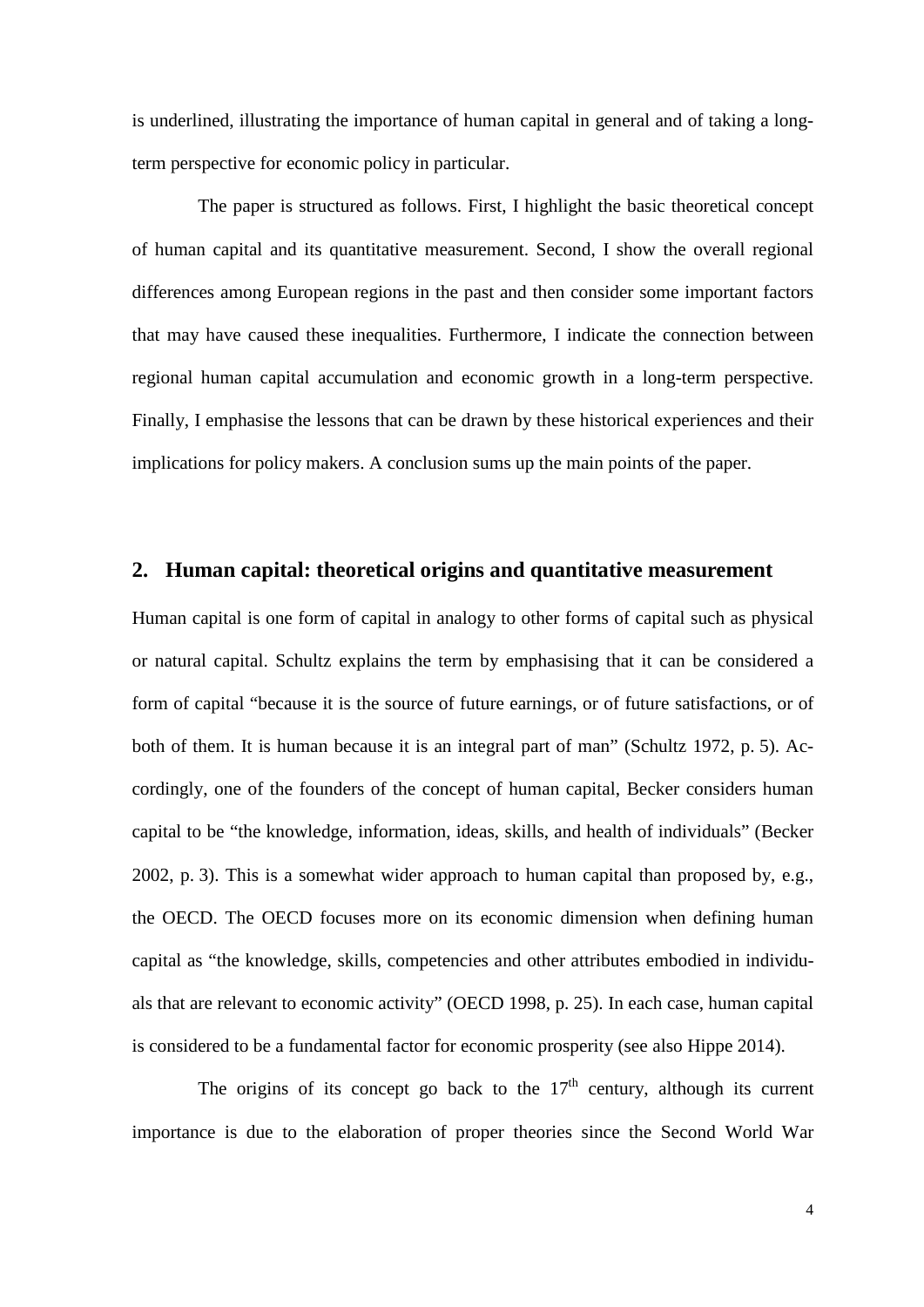(Folloni 2010). In particular, the contributions by Becker (e.g., Becker 1964, Becker 1981) and Schultz (e.g., Schultz 1961, Schultz 1971, Schultz 1972) were crucial cornerstones. The development of endogenous growth models in the 1980s and 1990s by Romer (Romer 1986, Romer 1990) and Lucas (1988) further popularised the integration of different forms of human capital into economic growth models. The most recent contribution to human capital theory is Unified Growth Theory, founded by Galor (e.g., Galor and Weil 2000, Galor and Moav 2002, Galor 2005a, b, Galor 2012). In fact, economic prosperity remained on low levels in the world before the Industrial Revolution. Subsequently, the Industrial Revolution enabled an explosion of economic growth in Western Europe and Western Offshoots, engendering the Great Divergence in worldwide prosperity between the 'West' and the other world regions (see [Figure 2](#page-32-0) for the evolution of GDP per capita in major world regions in the long run). Technological change accelerated and human capital was increasingly demanded. Human capital and technological progress brought about the demographic transition which has led to lower population growth. Because population growth does not counterbalance the gains achieved in total output anymore, the result is high and sustainable growth in per capita output. Therefore, Unified Growth Theory emphasises the essential role of human capital in explaining long-run economic growth and the Great Divergence.

Human capital is a theoretical concept which cannot be measured directly but only through the use of proxies (Hippe 2014). In most cases, human capital is measured by educational variables such as educational attainment, years of schooling, enrolment rates or educational expenditure (for a full overview see Woessmann 2003). In a longer-term context, at least parts of these variables are not available due to the lack of data. For this reason, the measurement of human capital is limited to a few proxies. The most important historical proxies of human capital are, among others, literacy, numeracy, book production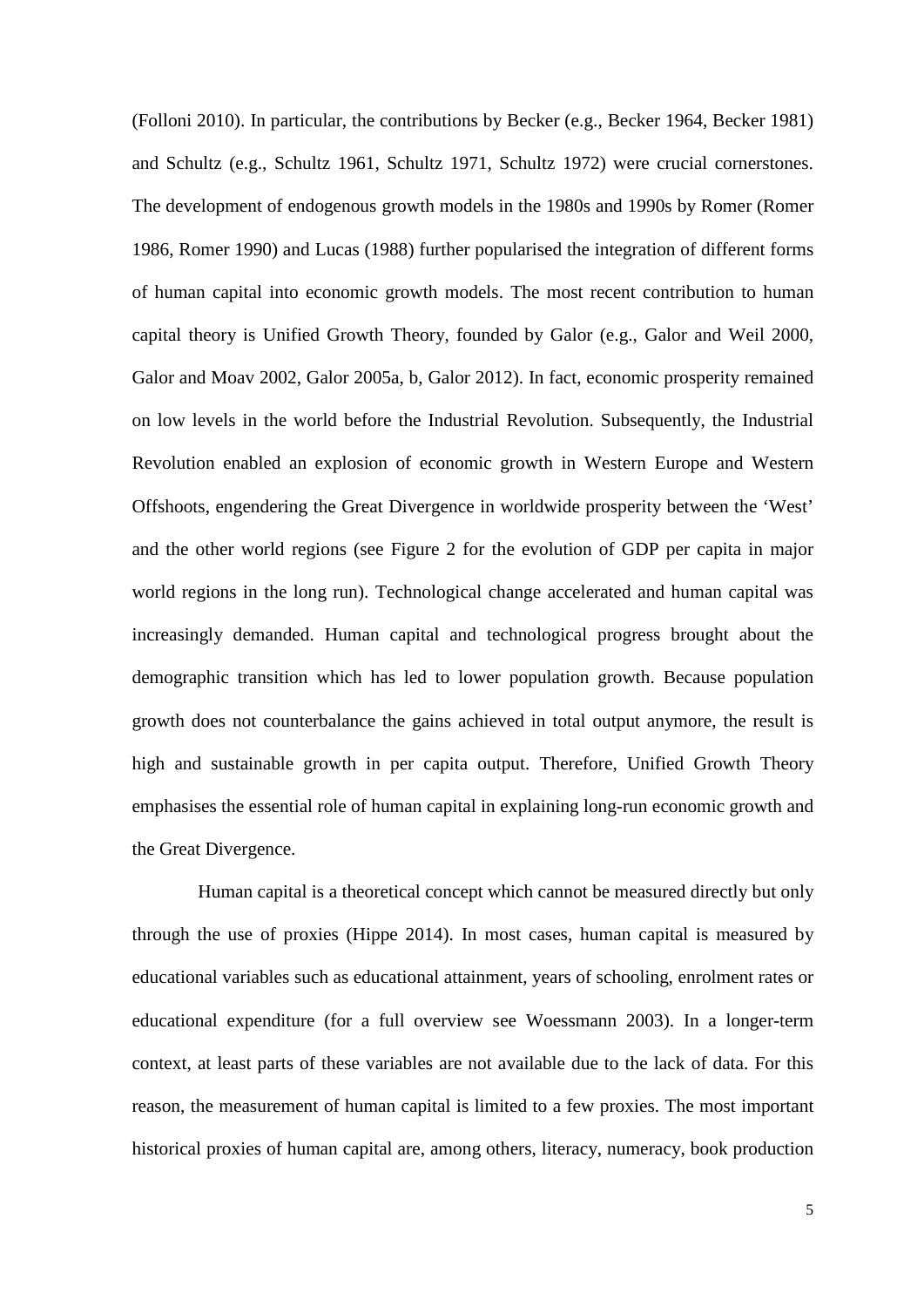and enrolment rates. Book production data is typically available only at the national level whereas literacy, numeracy and enrolment rates are also common to be found at the regional level. However, enrolment data are often not available for many European countries. Exceptions include Prussia (e.g., Becker et al. 2012).

A similar statement can be made of literacy which is most often only measured from the middle of the  $19<sup>th</sup>$  century onwards, in some countries even later. An earlier proxy of literacy are signature rates, i.e. if a person is able to sign a document (e.g., marriage contract, recruitment list) with his name. The availability and usability of this indicator is relatively limited. For this reason, other proxies have to be employed if the aim is to understand regional human capital formation in most European regions before the middle of the 19<sup>th</sup> century. A proxy that has increasingly been used during the last years is numeracy as measured by the age heaping method (e.g., A'Hearn et al. 2009, Crayen and Baten [2](#page-3-0)010, Hippe and Baten 2012).<sup>2</sup> Age heaping has the advantage that it uses census data.<sup>[3](#page-6-0)</sup> Censuses have been carried out by states and governments for many centuries and millennia. In fact, censuses were already held in the early advanced civilisations of China, Egypt or Rome to inform the governors of their economic and military resources. In other words, the use of census data allows to trace back human capital much farther back in time than other data. The particular advantage of the age heaping method is that it can be derived from any data where information on ages by year (or birth year) is included. In addition, the history of numeracy and literacy is highly intertwined (e.g., Schmandt-Besserat 1992) and also empirically these two human capital variables are well-correlated in Europe (Hippe 2012e). For these reasons, I use collected evidence on numeracy (the so-

1

<span id="page-6-1"></span><sup>&</sup>lt;sup>2</sup> Earlier work on numeracy includes, e.g., Mokyr (1983), Thomas (1987) and Emigh (2002). Age heaping uses the fact that in many historical censuses the distribution of ages is biased. More specifically, individuals tended to round their ages on zero and five because they did not know their exact age. For this reason, the age heaping method calculates the deviation from the expected ideal age distribution and is able to measure the share of people that were not aware and not able to count.

<span id="page-6-0"></span> $3$  But also other methods are possible, as show, e.g., Juif and Baten (2013).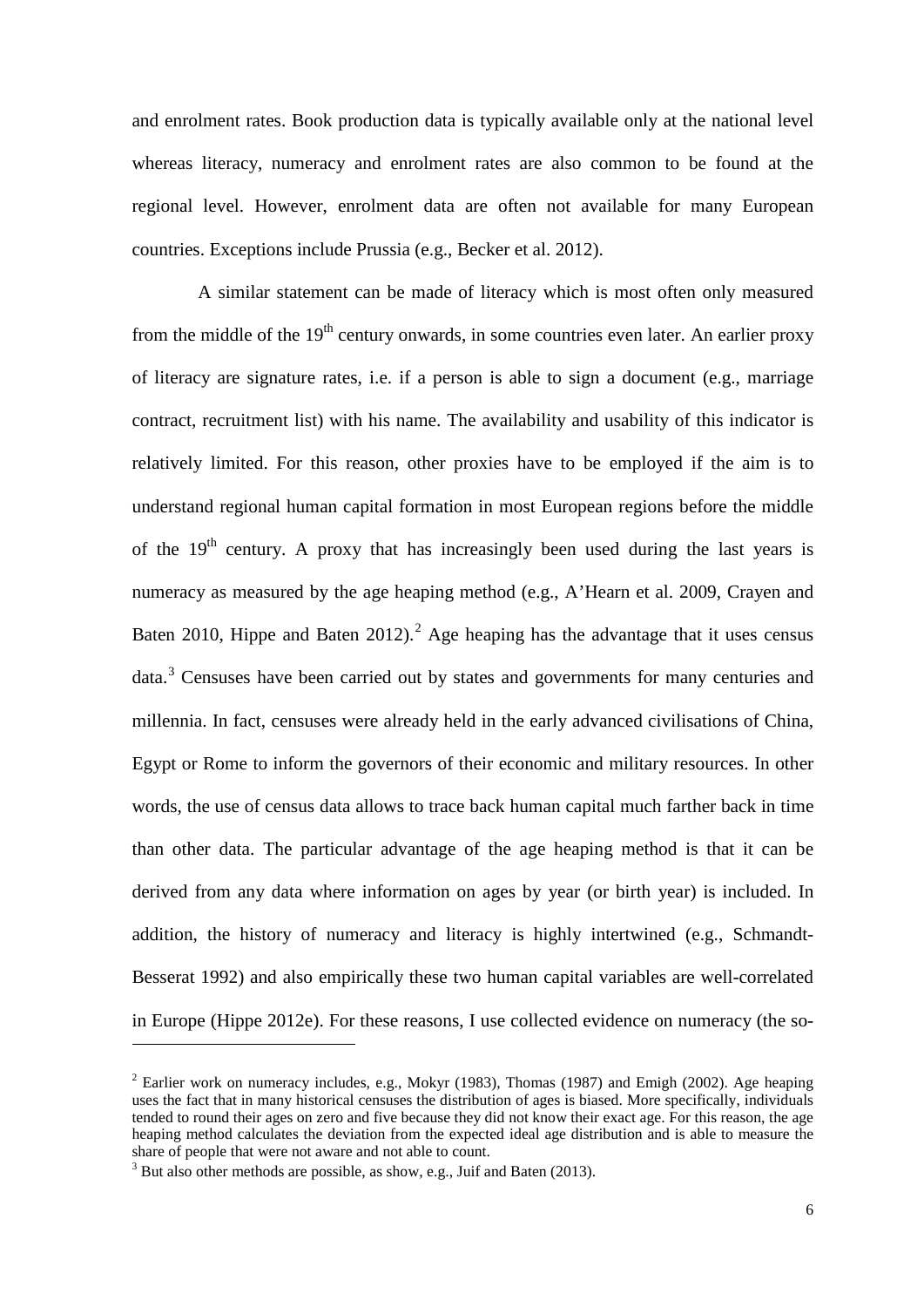called ABCC), literacy and educational attainment for the description of the evolution of regional human capital. Numeracy data is used for the earliest time during the  $19<sup>th</sup>$  century, literacy is employed between 1900 and 1960 and higher educational attainment for the current time period. These variables are defined in the following way:

$$
ABCC_{jt} = 125 - 125 \times \left(\sum_{i=5}^{14} n_{5i,jt} / \sum_{i=23}^{72} n_{i,jt}\right),\tag{1}
$$

where *i* represents the number of years, *j* represents a region, *t* represents the point in time and *n* represents the number of individuals,

$$
Literacy_{jt} = \sum_{i=10}^{N} rw_{i,jt} / \sum_{i=10}^{N} n_{i,jt},
$$
 (2)

where *rw* represents the ability to 'read and write' and *N* represents the overall number of years, and, finally,

$$
Eduatt_{jt} = \sum_{i=20}^{64} st_{i,jt} / \sum_{i=20}^{64} n_{i,jt},
$$
 (3)

where *st* represents the number of individuals that have attained upper secondary or tertiary education (see also Hippe 2012d).

Note that numeracy and literacy are proxies for relatively basic human capital (see Hippe 2012e). Numeracy measures the ability to calculate and literacy the ability to read and write. Clearly, there are other proxies that can measure much higher levels of human capital, such as the number of university graduates. Still, one has to keep in mind that during most of history only basic levels of education characterised the largest part of the population. For example, Cipolla (1969) emphasises that above 90 per cent of the worldwide population was not literate at the middle of the  $18<sup>th</sup>$  century. In fact, education was only available to the elites of society. In consequence, it is appropriate to use proxies that measure such basic abilities. In addition, in many parts of the developing world a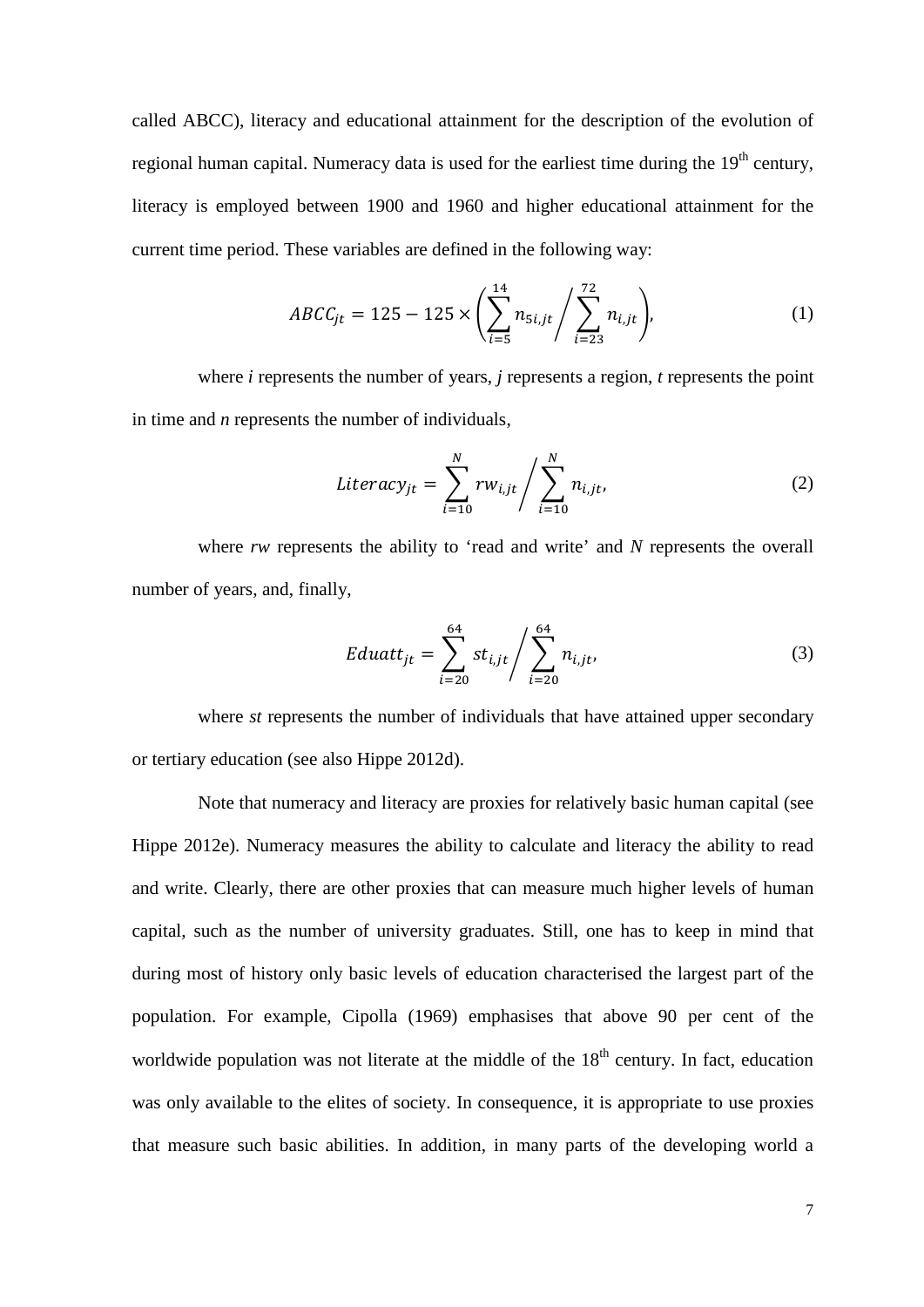proxy such as literacy is still a major indicator of human capital and is employed by international organisations such as UNESCO (UNESCO 1953, UNESCO 2005).

A methodological aspect that has also to be addressed is the geographical unit. As put forward earlier on, I focus on regions as my unit of analysis.<sup>[4](#page-6-1)</sup> These regions constitute the European countries. Therefore, taking a regional perspective is more detailed and exact than a national perspective because regional inequalities in countries can be analysed instead of mere national averages. In fact, many countries may show important regional differences, so that regions in two different countries can have much more in common in a given variable than two regions in the same country. The size and number of regions is also relevant. The underlying data and quantitative analyses are based on regions that may be as small as counties. For example, data on about 570 regions in 39 European countries during the  $19<sup>th</sup>$  century have been collected in one of the underlying studies (Hippe and Baten 2012). This very high number of regions gives a very clear picture of subnational differences at a European scale.

### **3. Regional human capital formation in Europe, 19th and 20th centuries**

The distribution of human capital shows a clear regional pattern during the  $19<sup>th</sup>$  and  $20<sup>th</sup>$ centuries. One may characterise it as a core-periphery structure. The core industrialised countries of Europe, including Germany, Northern France, Benelux, England and Wales, Switzerland, Austria and Scandinavia, had high levels of numeracy and literacy (Hippe and Baten 2012, Hippe 2012a). In contrast, the European periphery in Western, Southern and

<u>.</u>

<span id="page-8-0"></span><sup>4</sup> Because it is not of major practical importance in this paper, I want to refer to the exact regional terminology only very briefly. To be able to compare this regional unit over time, I need to standardise them. To this end, the current NUTS (Nomenclature of Territorial Units for Statistics) classification as developed by the European Union has generally been used over the entire time frame. This means that historical regions were adapted as best as possible to current regional borders (see, e.g., Hippe and Baten (2012) for a more detailed explanation of the methodological background). This makes it possible to compare the same standard unit throughout time, which is the idea of this paper.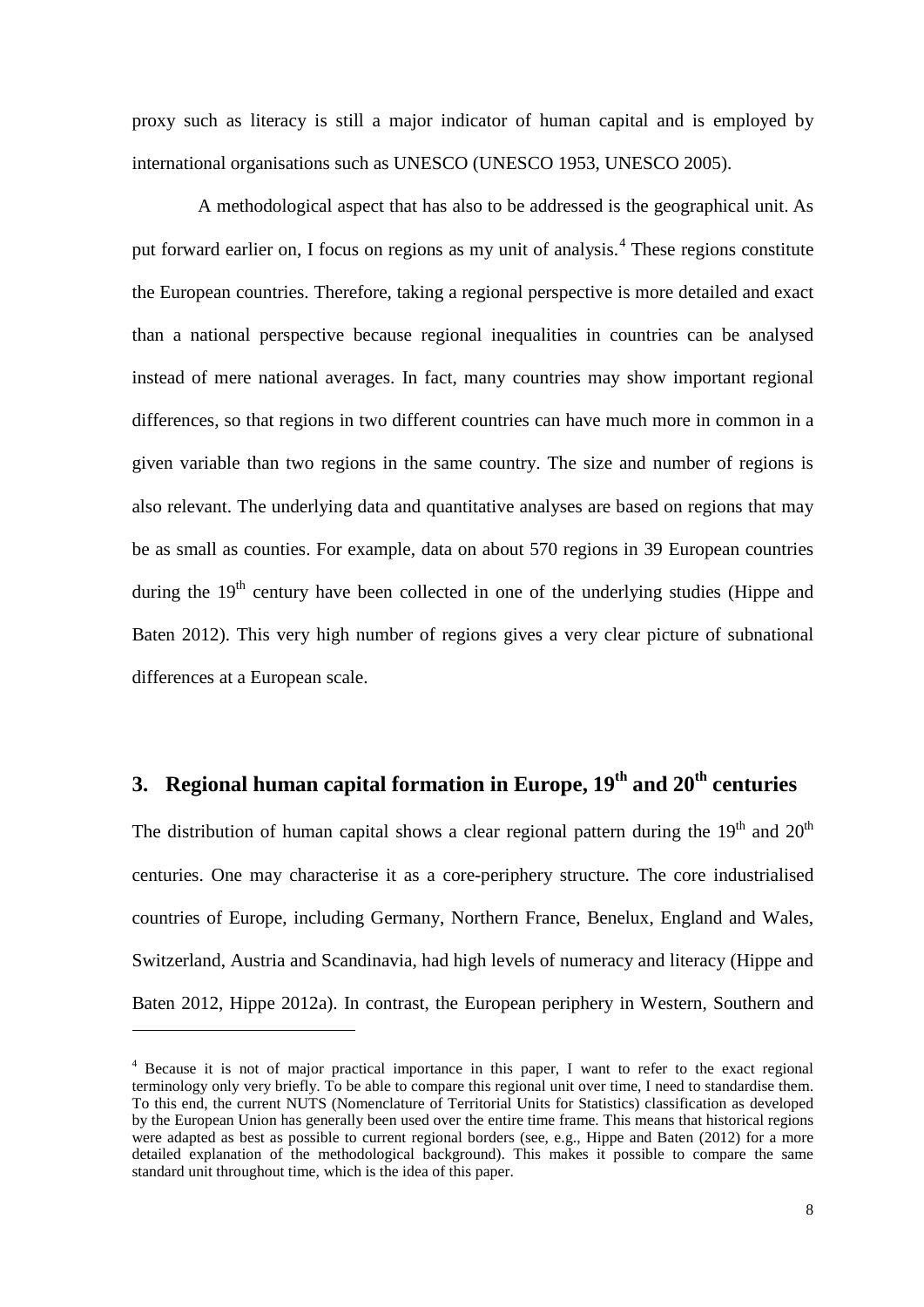Eastern Europe had lower levels of human capital. This European periphery includes countries such as Ireland, the Iberian Peninsula, Southern Italy, the Balkans and the former Russian Empire.

However, given the fact that regional data, i.e. *intra*national data, are available, it is possible to make much more precise statements about the spatial distribution of human capital in the European countries. This is important because national data conceal, to an important degree, striking regional differences within countries. Using regional data, different kinds of schemes become apparent in the various European countries (as an example, see numeracy map in [Figure 3](#page-33-0) and literacy map in [Figure 4\)](#page-34-0). On the one hand, some countries are characterised by a conspicuous north-south or south-north gap. For example, one can mention the well-known case of Italy. Italy shows a clear north-south gap already during the  $19<sup>th</sup>$  century. The north had continuously higher levels of human capital than the south. A similar observation can be made in France. A reverse pattern is discernible in the United Kingdom, where the northern parts of Scotland (the Highlands) had lower numeracy than other regions. The same case applies to Norway.

Nevertheless, not all countries show the same pattern. Spain, for example, is rather characterised by a core-periphery pattern, with central/central-northern regions outperforming regions in the west, south and east. In the Russian Empire the effects of urban centres are quite apparent. The regions of the largest cities, St. Petersburg and Moscow, had a striking higher share of numerate or literate individuals. In general, urbanised centres were marked by higher levels of human capital in many European countries than more rural areas. In addition, the regions with the lowest human capital levels were located in the Balkans and the Caucasus region.

The evolution of these patterns over time reveals that basic human capital levels increased and regional differences become less evident. However, outliers do exist. For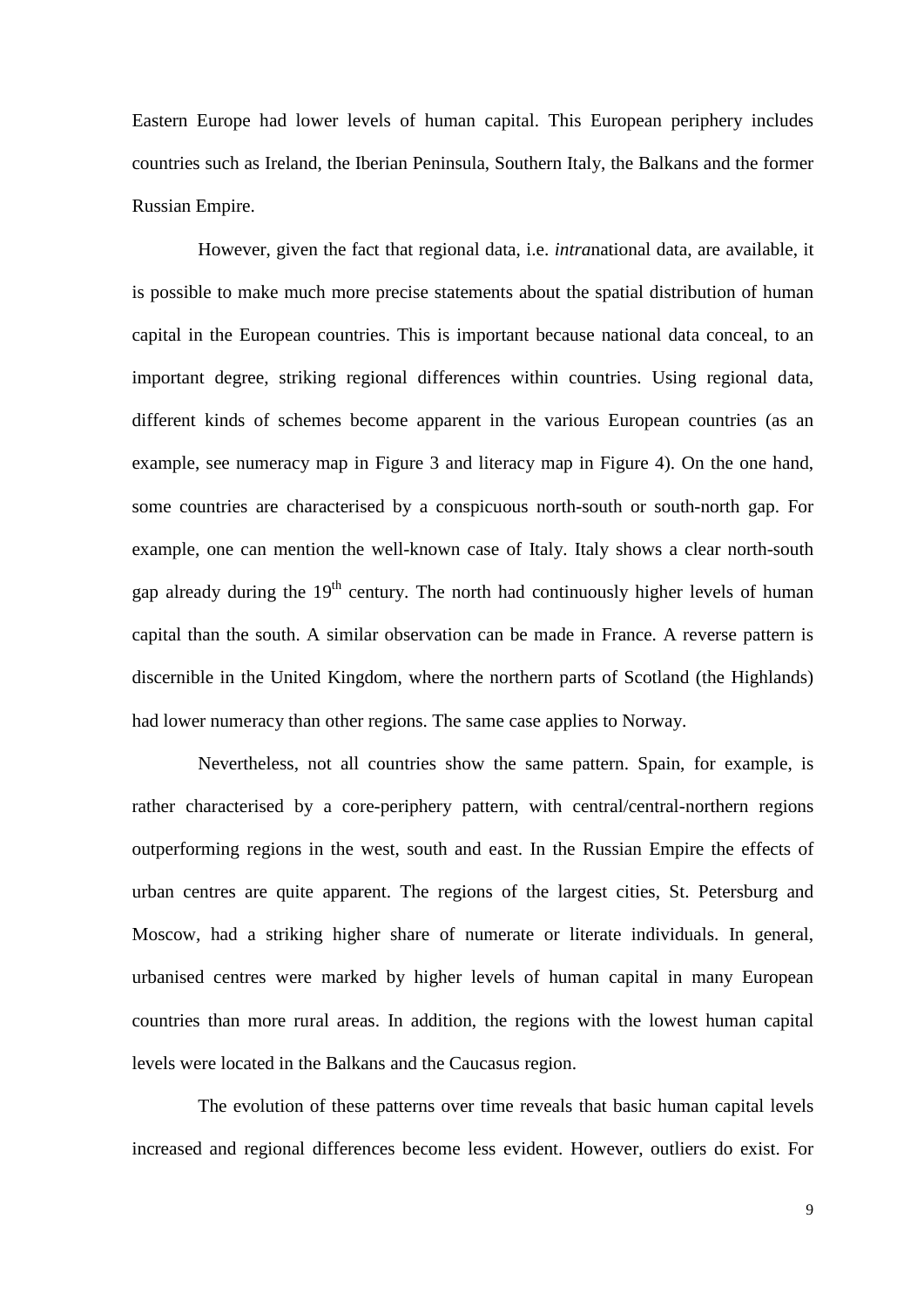example, an outlier was Bulgaria during the last decades of the  $19<sup>th</sup>$  century. In this country, northern regions advanced faster than their southern counterparts and caused regional inequality to increase (when measured by an inequality index such as the coefficient of variation).

Later on, literacy data show a particular steep increase in the number of individuals that were able to read and write also in other regions, such as Armenia or Italian Sicily. Nevertheless, the general European regional pattern found in the middle of the 19<sup>th</sup> century still persists until 1960, the latest period when literacy data can be used for major peripheral regions in Europe.

#### **4. Factors for regional human capital formation**

Different factors may have caused the regional formation of human capital. A first aspect that arises from the pure cartographic description is that geography plays an important role. It is evident that regions that are close to regions with a high level of human capital are more prone to have a high level of human capital than regions that are farther away. This descriptive statement can be further analysed by more elaborate spatial econometrical techniques such as Exploratory Spatial Data Analysis (ESDA) (Hippe 2012b). Using such tools has proven to confirm the simple cartographic impression of the existence of a major European core region with several periphery regions surrounding it. Theoretical explanations as advanced by New Economic Geography (NEG) also allow to understand better this phenomenon (Hippe 2012c). For example, individuals in peripheral regions may have fewer incentives to invest in human capital than in core regions (López-Rodríguez et al. 2007). One of the reasons for this is that the skill premium in a primarily agrarian-based economy in the periphery is lower than in an industrialised region which is typically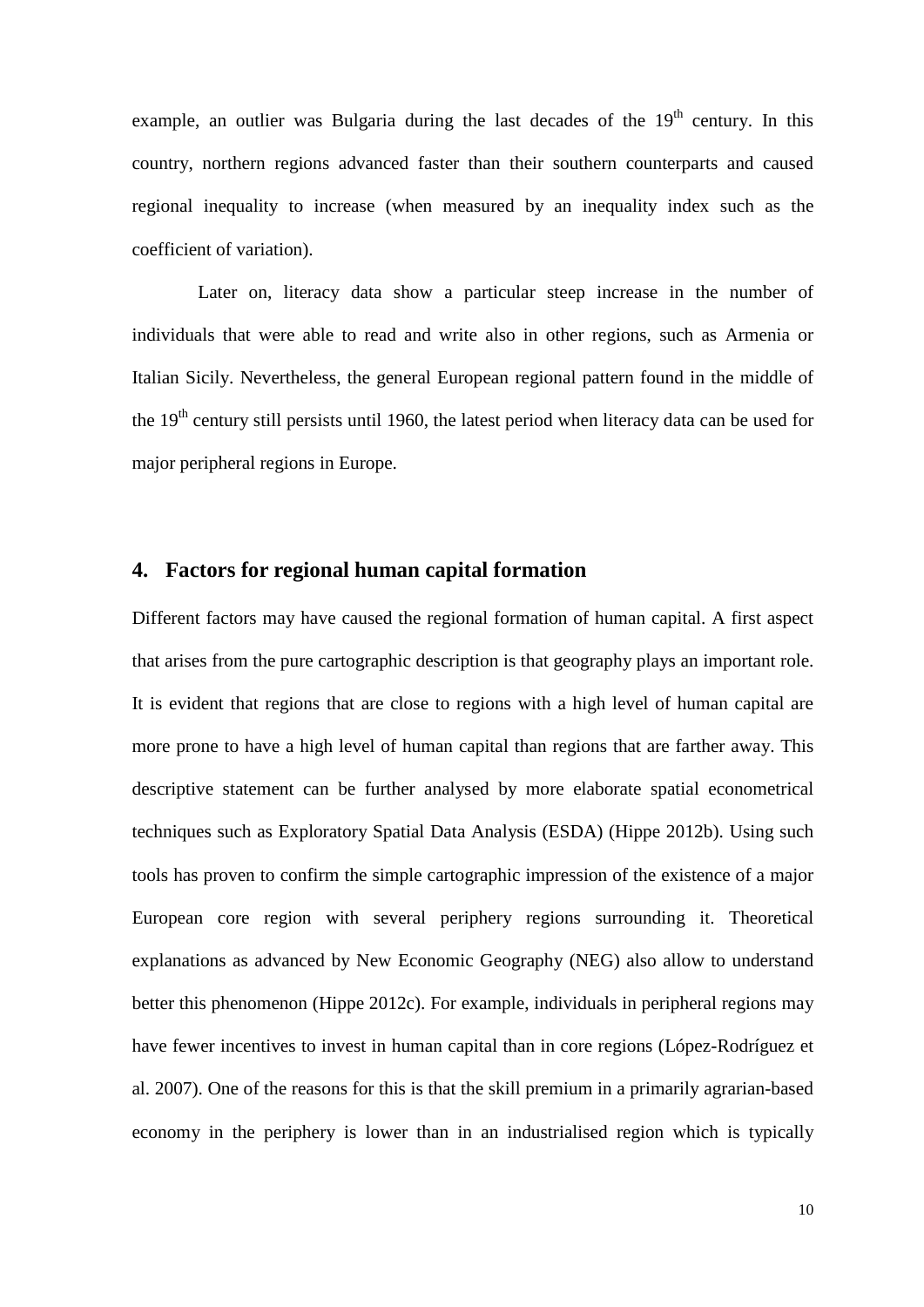located in the core. Core regions are more industrialised because they have a higher market access than more remote locations. The core region of Europe is at the same time the one with the highest market access. Thus, educational levels at the periphery are lower than in the core, as can be seen in Europe.

Still, not all regions behave in accordance with such a mere geographical pattern. Other factors related to religious, social and economic policy are also important. Education-friendly institutions and values may have been important. As famously postulated by Max Weber (1958), Protestantism may have generated a particular work ethic which allowed Protestant countries to advance faster in basic education than other countries. More recently, Becker and Woessmann (2009) have challenged this view by emphasising the importance of literacy for economic growth. Protestants considered it important to be able to read the Bible. Therefore, Protestant Churches and Protestant countries encouraged and implemented reading-friendly policies for the population. However, once an individual is able to read for religious purposes he is also able to use this knowledge for his economic activities. This gave a comparative advantage to Protestant societies, allowing them to increase economic prosperity. Alongside the rise of Protestant Prussia in the  $19<sup>th</sup>$  century one may also indicate the case of the Scandinavian countries. They introduced preliminary literacy laws very early. For example, Sweden passed a Church law in 1686 which aimed at raising literacy levels (or more specifically, reading ability levels). Later on, these economies were successful despite their relative remote location from the European core.<sup>[5](#page-8-0)</sup>

<u>.</u>

<span id="page-11-0"></span><sup>&</sup>lt;sup>5</sup> We have focused here on Protestantism and the Protestant Churches as a driver of educational advancement. Other examples may be added. For example, the Orthodox Church played an important role in education in many Eastern European countries such as Bulgaria over many centuries. Education was promoted by the Orthodox Church as "an important means for upholding the Christian faith under the Ottomans" (Daskalova 1996, p. 6). The religious motive was also important here, although for other reasons. Nevertheless, the influence of the Orthodox Church was quite limited and educational levels were relatively low until independence from the Ottoman Empire (Crampton 2007).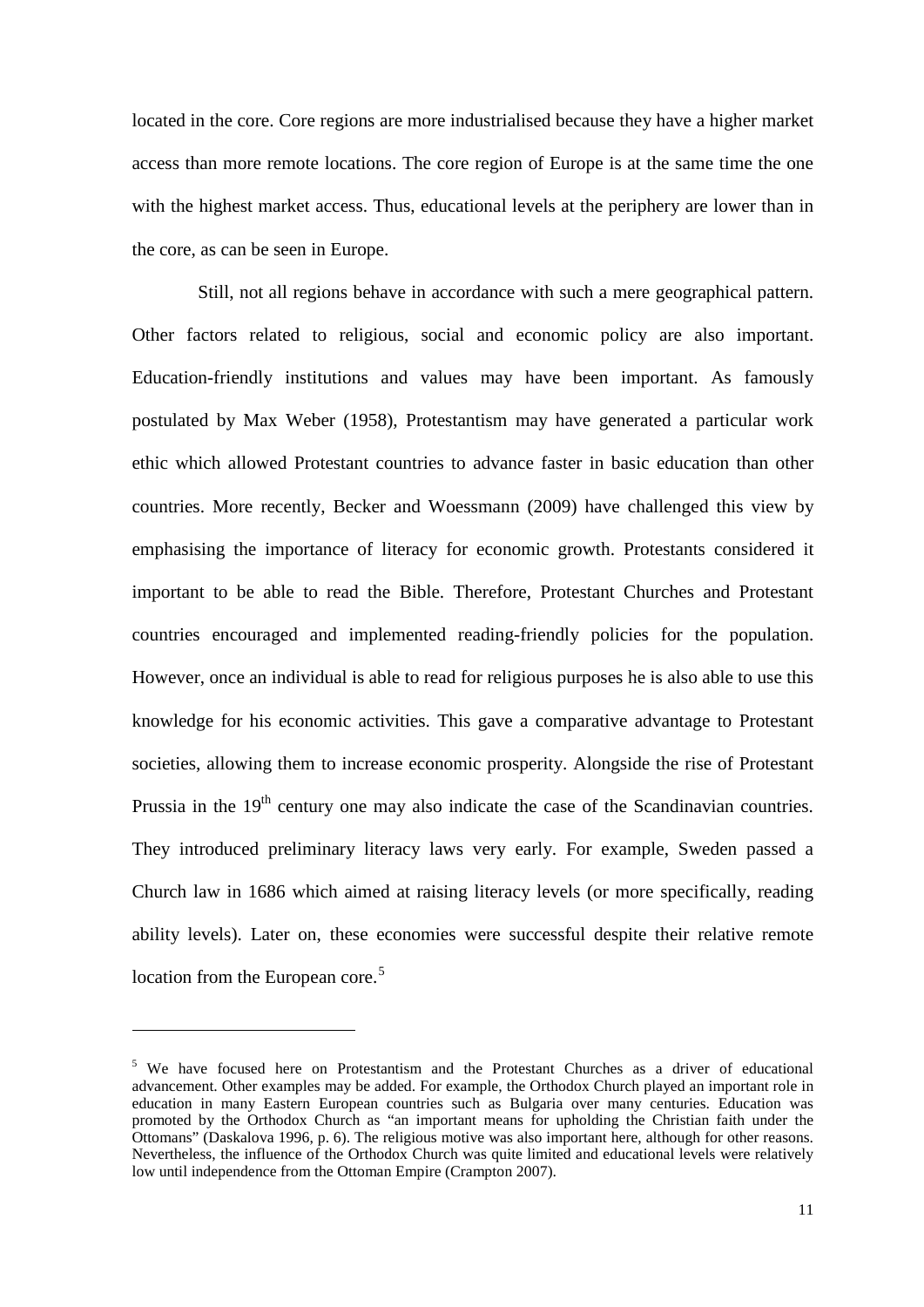How early this Church law in Sweden was passed becomes clear when comparing it with the first compulsory schooling laws in Europe. In fact, the first compulsory schooling law was passed by Prussia only after the middle of the  $18<sup>th</sup>$  century (see [Table 1\)](#page-30-0). The Prussian leader was followed by Denmark in 1814, Greece in 1834 and Spain in 1838. On the other hand, it took much longer for other industrialised countries such as the Netherlands and Belgium, which introduced compulsory schooling in 1900 and 1914, respectively. However, passing a law was often not sufficient. Take the example of Greece. Greece passed a law on compulsory education in 1834 and almost a century later (in 1928) its literacy rate was still only 59 %. This literacy rate was comparable to other countries in the Balkans, the Soviet Union and Portugal but it was much lower than in more advanced European countries. This shows that passing a law was not identical with implementing the consequences that it implied. Whereas the state was able to achieve its educational targets quite early in countries such as Prussia, the central governments in Greece or Spain lacked sufficient power (and maybe in part willingness) to increase educational levels.

Note that European governments had a variety of reasons to improve educational standards. Clearly, one of the reasons was economic in nature. A better educated population was perceived to be beneficial for generating economic growth (Mishkova 1994). Yet this was not the only reason. For example, better educated recruits with a minimal knowledge of reading (and writing) were deemed to be better operational in military actions. In consequence, military reasoning played a role (Cipolla 1969).

Furthermore, advancing the state's authority was a major aim of government policy (Green 1990, Vincent 2000). The provision of education by the state served this aim and also helped to spur nation building and national integration. One may take here the example of Bulgaria (see Mishkova 1994 for more details). Bulgaria had been part of the Ottoman Empire for centuries until the Bulgarian Principality was finally created in 1878.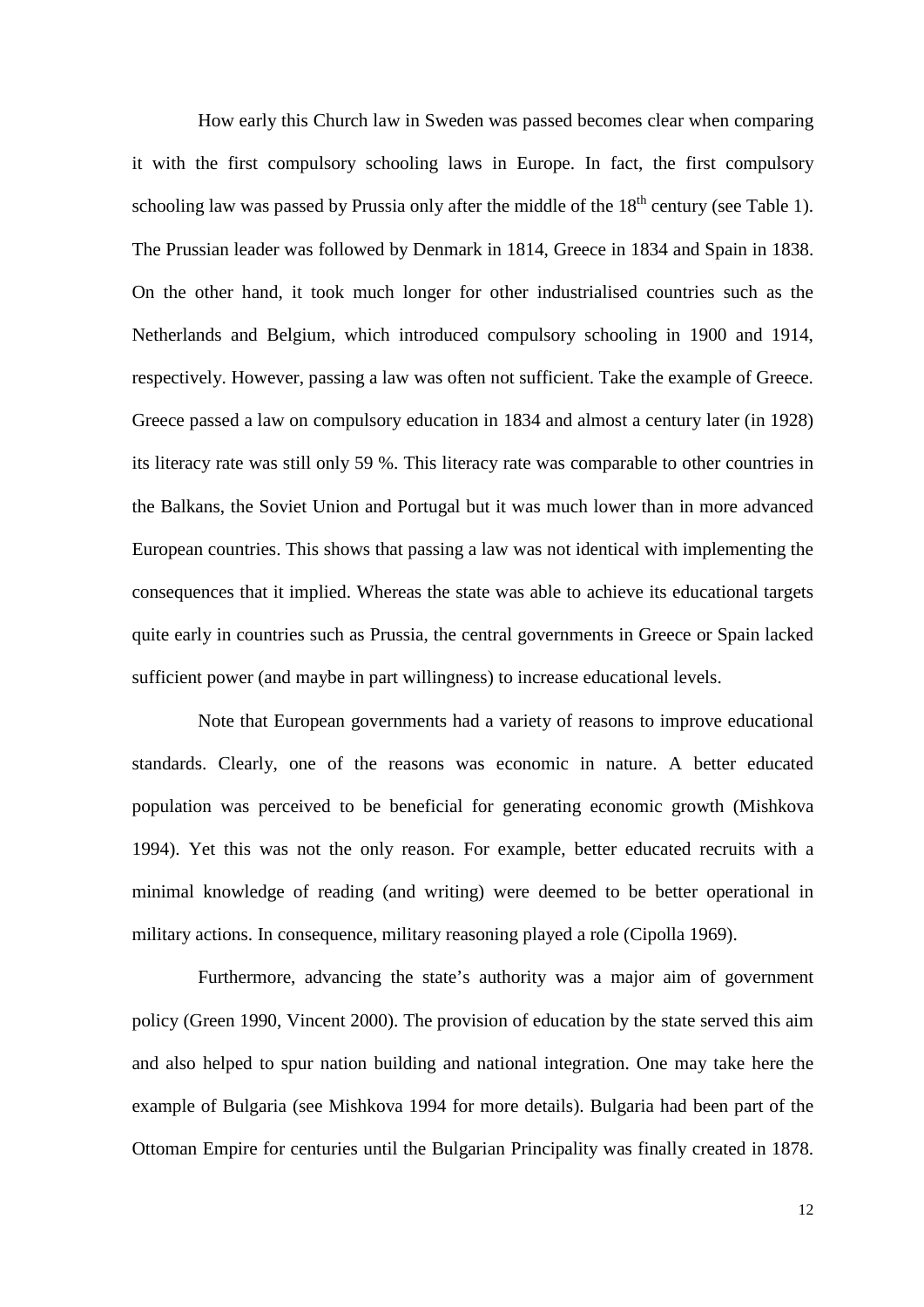Already in 1879, the new Bulgarian constitution included the obligation to provide primary education. This educational policy was strengthened by a number of laws during the following years. However, these laws were also complemented by government action. For instance, new schools were built and more pupils were able to attend these schools. In this way, Bulgaria rapidly improved its educational standards and was ahead of other countries in the region during the first decades of the  $20<sup>th</sup>$  centuries (e.g., Report of the International Commission 1914).

At the international level, illiteracy also became to be seen as a disgrace for a nation (Cipolla 1969), putting pressure on governments that did not want to fall behind the 'civilised' leaders. Therefore, international reputation can be seen as a factor that influenced government policy in this context.

In addition, major social transitions spurred educational success and economic growth. One example is the demographic transition that took place in Europe mostly at the end of the  $19<sup>th</sup>$  century and the beginning of the  $20<sup>th</sup>$  century. The radical shift in the tradeoff between the number and the education of children ('Quantity-Quality trade-off') has reshaped family life (e.g., Guinnane 2008, Bleakley and Lange 2009, Becker et al. 2010, Becker et al. 2012). Before the demographic transition, it was important for parents to have many children and investments in the education of each child were low. Educating one's children was associated, among other things, with time and financial costs which many parents were not able or willing to take. Not only that the attendance of a school implied costs (buying school books, cloths, etc.) but the children were not even available to do work in the field or in the household (Vincent 2000). However, the importance of education for increasing a child's future salary increased, giving parents incentives to invest in the human capital of their children. This higher investment allowed technological progress and economic growth. At the same time, this meant that each child needed more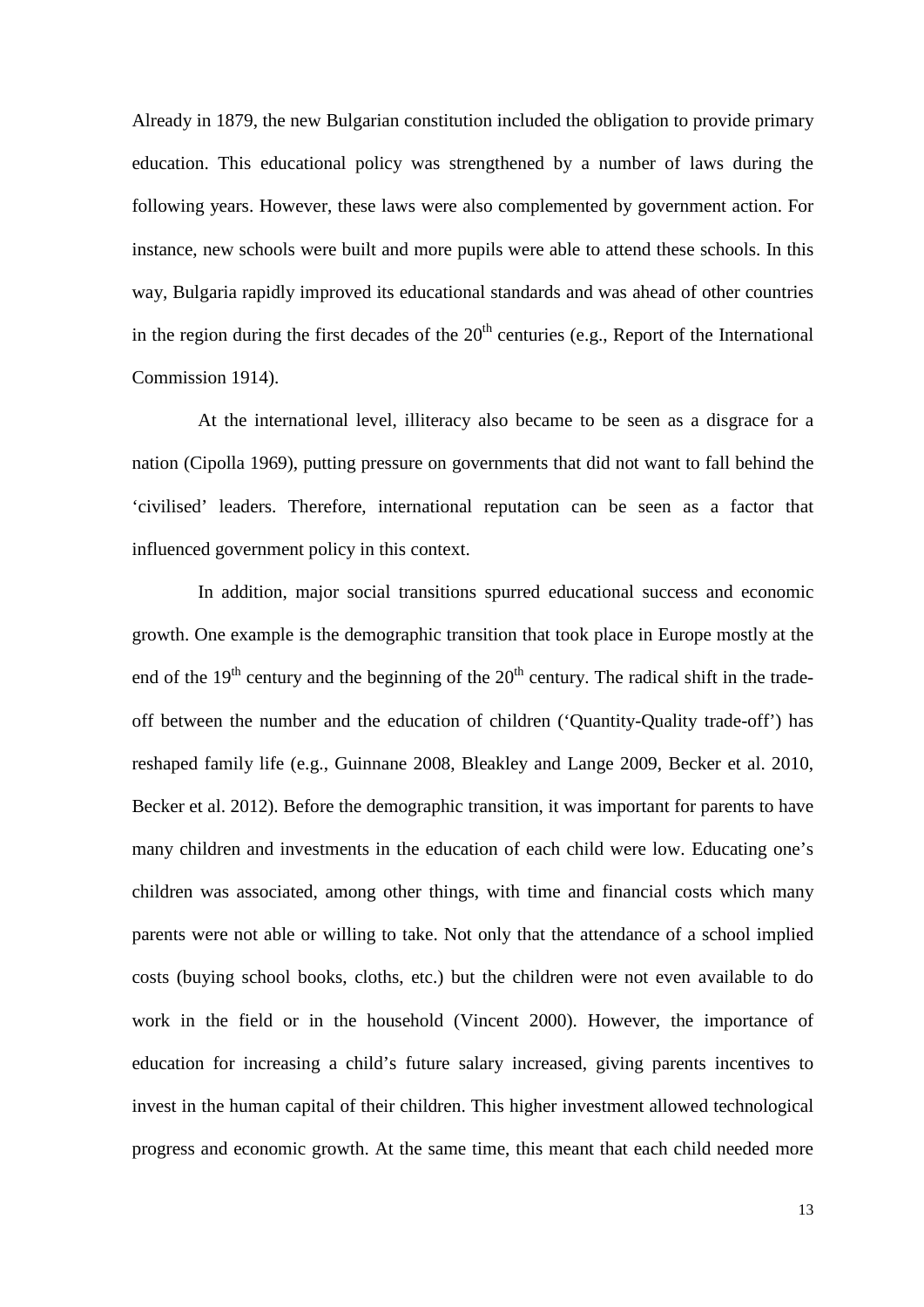resources, implying that parents preferred to have fewer children than before, engendering the demographic transition. In consequence, the family decisions taken by parents were essential for increasing the education of future generations. Once the demographic transition set in, there has not been any way back to the earlier demographic structure, neither in Europe nor in the world. This implies huge social and economic challenges for today's aging industrialised countries and those countries that have made the transition in the last decades.

Finally, human capital values in countries such as today's Belarus were also lower in the  $19<sup>th</sup>$  and the first half of the  $20<sup>th</sup>$  century than one would expect from a geographical point of view. Here, a factor such as inequality in land ownership is important. According to Unified Growth Theory (Galor et al. 2009), land owners did not have an interest in advancing the general education of workers and children. They had different reasons not to promote but to hinder educational progress. For instance, they needed unqualified workers on their fields. Enabling them to obtain better education would threaten their willingness to work on the fields for a low pay and rather bad working conditions. Thus, education was seen as a threat to the authority of land owners. More educated workers could more easily migrate to the industrialising urban centres and engender a 'rural exodus'. On the other hand, improving the education of the people had to be financed. An important share of the costs associated with the establishment of mass education was taken by the state. Therefore, the state had to levy taxes to be able to finance these new expenses. These taxes concerned in particular the higher levels of society which were often land owners at the same time. In consequence, land owners were not willing to pay a tax that would give them economic and social disadvantages. Because the state was controlled by the most influential and wealthiest layers of society, land owners had often an important stake in the government and government policy. By influencing the government either externally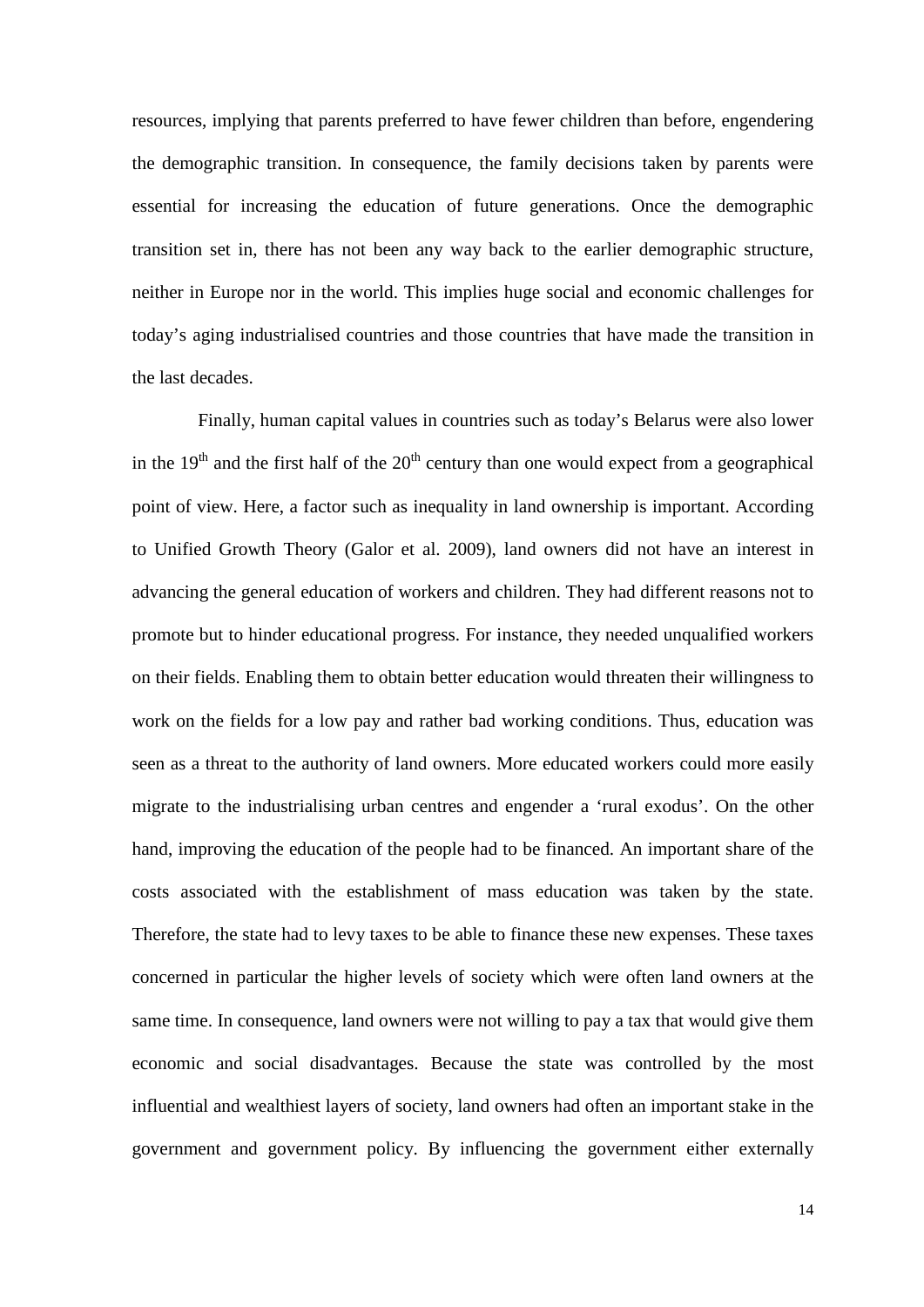(through their power) or internally (through their own members in the government), they were able to inhibit educational policies that would be costly and might threaten their own economic and social position. Thus, there are many examples for different European countries where land inequality was high and educational levels were low. One wellknown example is Spain. Latifundists, in particular in southern Spain, were quite powerful and influential. But this was also the case in southern Italy and Eastern Europe (Hippe and Baten 2014). Only when capitalists, in need of more educated workers for their factories, became more powerful (or former land owners had an increasing stake in industries) the support for mass education increased, spurring educational development and ultimately economic growth (Galor et al 2009).

#### **5. Human capital and economic growth in the long run**

The positive relationship between human capital and growth has been postulated by many academics and taken up by policy makers today.<sup>[6](#page-11-0)</sup> From a historical perspective, this might not have always been the case. Whereas, e.g., Baten and van Zanden (2008), come to the conclusion that human capital was a significant factor for economic growth before the beginning of the Industrial Revolution, authors such as Mitch (1993) or Mokyr (2002) believe that education did not play an important role in the first part of the Industrial Revolution. It is more generally argued that human capital became an essential driver of the process of industrialisation since the second part of the Industrial Revolution. The success of the United States has been put forward as an example. Among others, Goldin and Katz (2008) argue that the United States was leading the world in terms of education during the  $20<sup>th</sup>$  century which boosted economic growth and enable them to become an

<u>.</u>

<span id="page-15-0"></span><sup>&</sup>lt;sup>6</sup> Note that there have been different waves of optimism and scepticism on the positive impact of education on economic growth (for an overview see Demeulemeester and Diebolt 2011).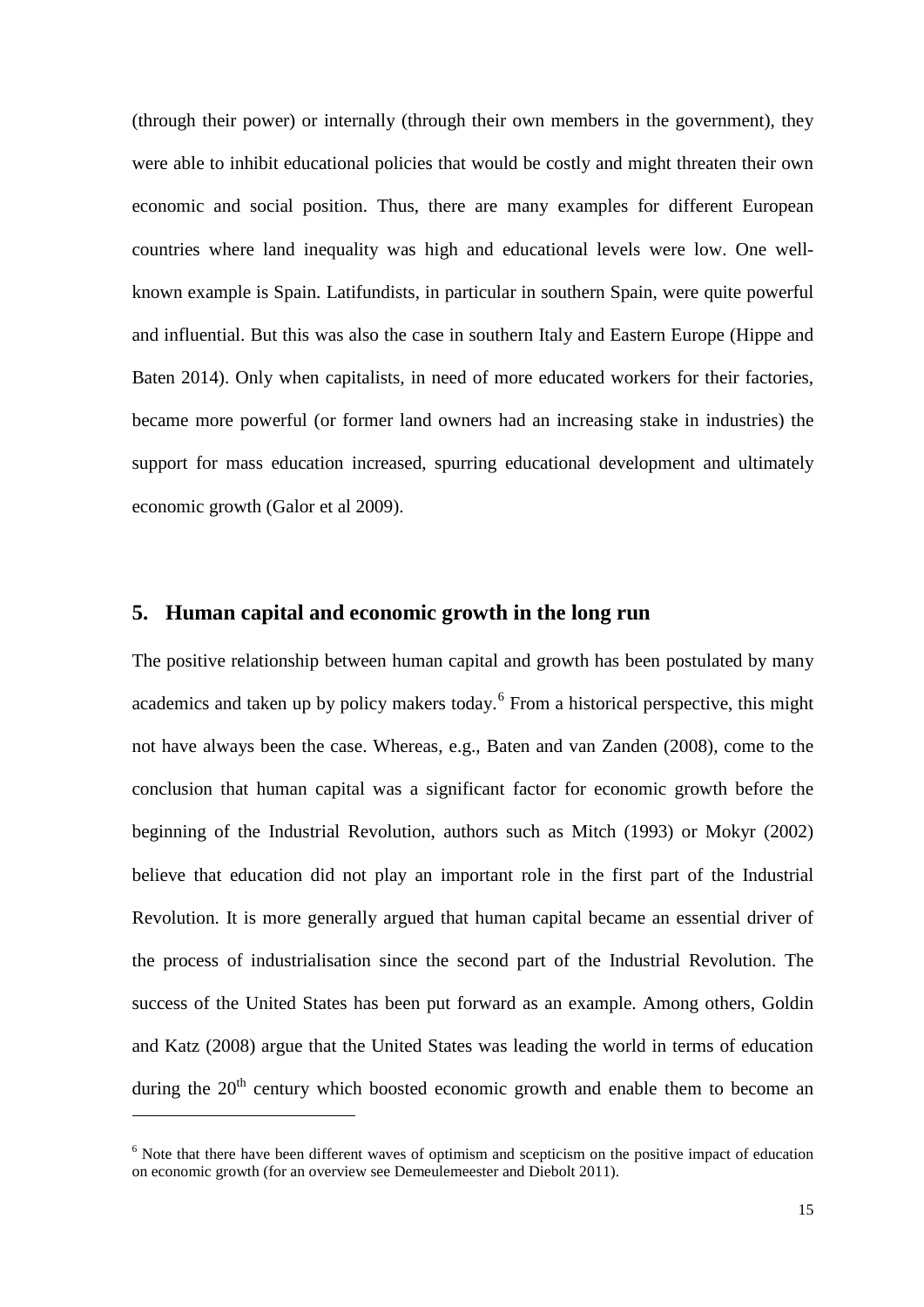economic and political world leader. In reference to this contribution, Acemoglu and Autor (2012) have recently enlarged their analysis and emphasise once more the crucial role of education.

In Europe, the case for the current relationship between education and economic development can be highlighted using higher educational attainment as a proxy for human capital and GDP per capita for economic prosperity using Eurostat data (see [Figure 5,](#page-35-0) Hippe 2012d).<sup>[7](#page-15-0)</sup> There is a clear positive relationship between these two variables in Europe. The lowest human capital values come from Portugal which historically had known very low educational levels. It is followed by (Southern) Spanish and Italian regions. The highest education attainment levels are reached by some Eastern (former Communist) German regions and the urban regions of Prague (CZ01) and Bratislava (SK01). Outlier regions with exceptionally high GDP per capita levels are (Inner) London (UKI1) and Brussels (BE10). In addition, Europe is divided into two categories. It becomes evident that regions from Eastern Europe that were part of the Communist block have mostly lower GDP per capita values. This results in two ascending groups, one for 'Western' Europe and the other for former 'Communist' Europe. The incidence of Communism appears to have left its traces with relatively higher attainment rates but lower GDP per capita. This might tentatively suggest that the economic environment did not allow to unfold the potential economic effects of education as in Western Europe.

But is there also a positive relationship between historical levels of education and current economic prosperity? More quantitative evidence at the regional level is needed to answer this question. One possible way is to consider their correlation. Taking historical regional data from 1930 and regressing them on current GDP per capita, it appears that

<span id="page-16-0"></span><u>.</u>

 $<sup>7</sup>$  The countries included in the data are Austria, Belgium, Germany, Denmark, Estonia, Spain, France,</sup> Hungary, Ireland, Italy, Lithuania, Luxembourg, Latvia, Netherlands, Poland, Portugal, Romania, Slovakia and the United Kingdom.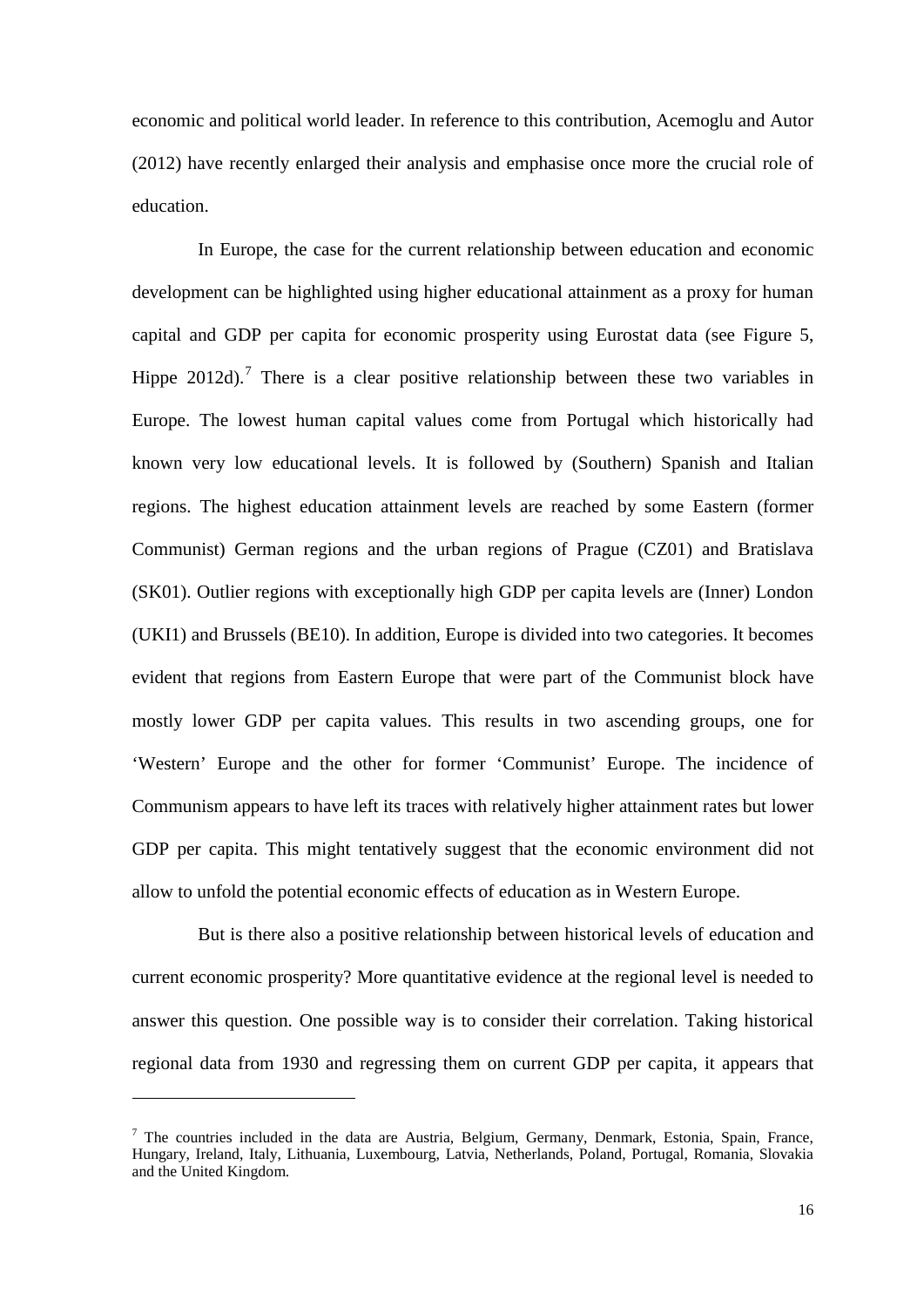historical education is a stable and significant explanatory variable. Note that other variables might affect this result, which is why I have controlled for factors such as country fixed effects, capital regions and the level of economic and social development at that historical time (e.g., share of the population dependent on agriculture in a region, fertility, population density). The correlation between historical human capital and current economic outcomes is also shown for other historical dates such as 1850, 1900 and 1960. In all cases, human capital appears to be the most significant historical factor explaining current regional GDP per capita values. Interestingly, a similar result emerges when replacing the GDP per capita data with patents per capita. Patents per capita are one standard way of measuring regional innovative activity today. Therefore, one may conclude that there is a striking relationship between historical human capital levels and current economic and innovative activity.

#### **6. Lessons and policy implications**

Some important lessons can be learnt from the long-term regional distribution and evolution of human capital.

The first one is that a long-run perspective allows to better understand fundamental economic processes that are essential to economic prosperity and that are difficult to change in the short run. I have shown that the regional distribution of human capital has been relatively persistent over time. For this reason, improving the understanding of long-run processes enables to take into account factors that are important for the long-run evolution of the economy. Major transitions of the economy and society, such as energy, demographic or 'human capital' transitions, have shaped the structure of the economy of today's industrialised and developing countries. Short-run analyses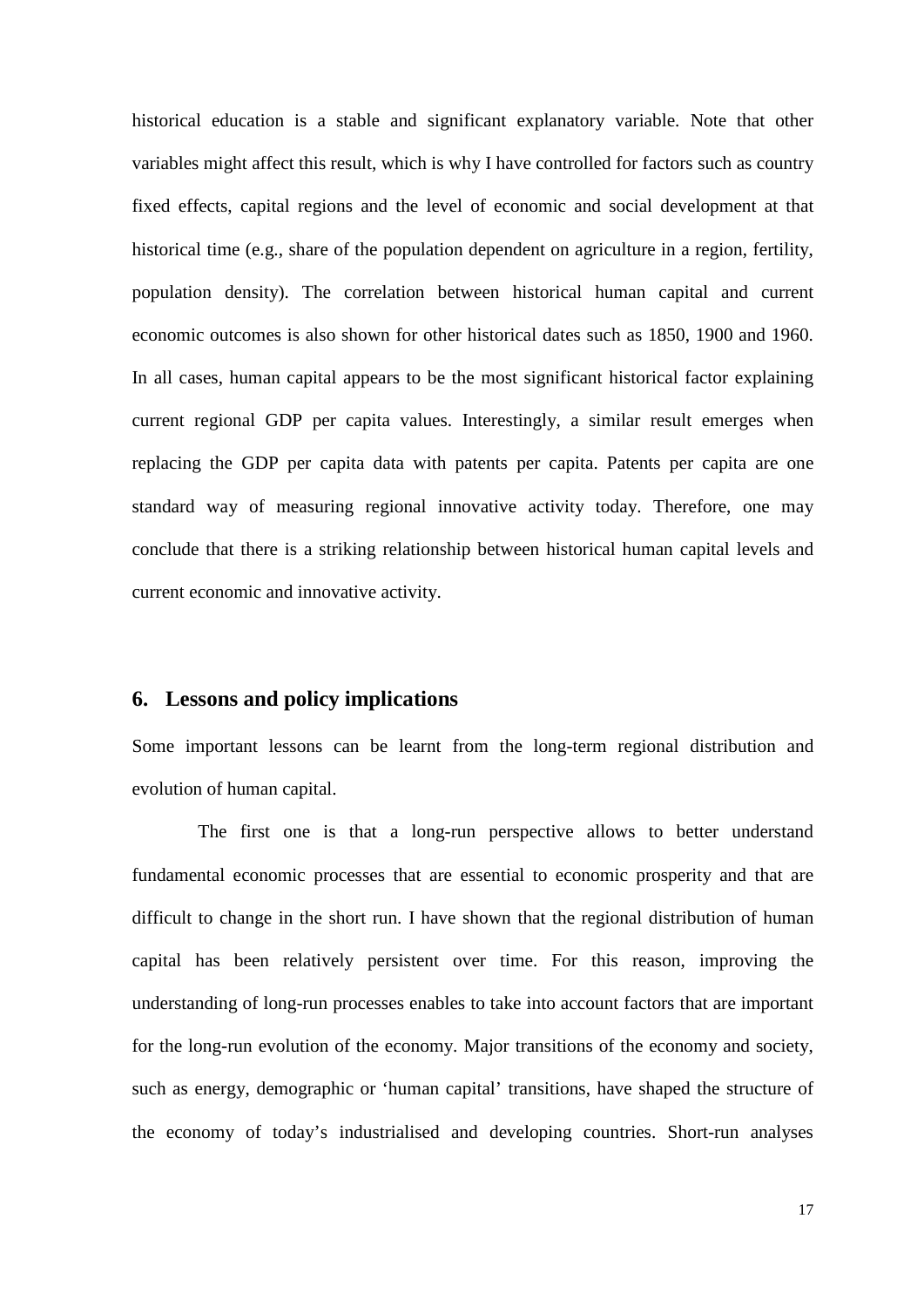including only few years are not able to cope with the complexity and the time dimension of such fundamental processes. The implications of a particular geographical location can also be better understood. If policy makers are interested in developing a longer run strategy for safeguarding the prosperity of society in the future, for example by implementing policies focusing on Green Growth, they have also to consider a longer timeframe in the past. In consequence, longer run analyses may offer important lessons that can be derived from the past.

Second, there may be different hurdles to educational and economic progress. Other than geographical location, important public and private institutions such as the government or religious groups may have an important influence on the provision and formation of human capital. Government policy has to consider the interests of powerful societal stakeholders, such as landowners, to implement their policies. Policy makers need to focus on providing an environment that produces incentives for individuals to increase their human capital in keeping with economic conditions, particularly in periphery countries. However, governments or members of governments may also not be willing to advance social, educational or economic progress due to their own vested interests in the *status quo*. Other major stakeholder groups such as capital owners or, in more modern times, civil society and the media may help to put pressure on the successful implementation of long-run growth enhancing policies. Still, the incentives for an individual at the micro level have also to be taken into account. If individuals in peripheral regions have lower incentives to invest in their own human capital, then particular efforts have to be made to overcome the crucial threshold so that it becomes profitable for them to become more educated. At the same time it is important to increase these incentives by connecting peripheral regions more to core regions. This can be done by, e.g., investing in infrastructure. Similarly, parents may have particular incentives to invest in the human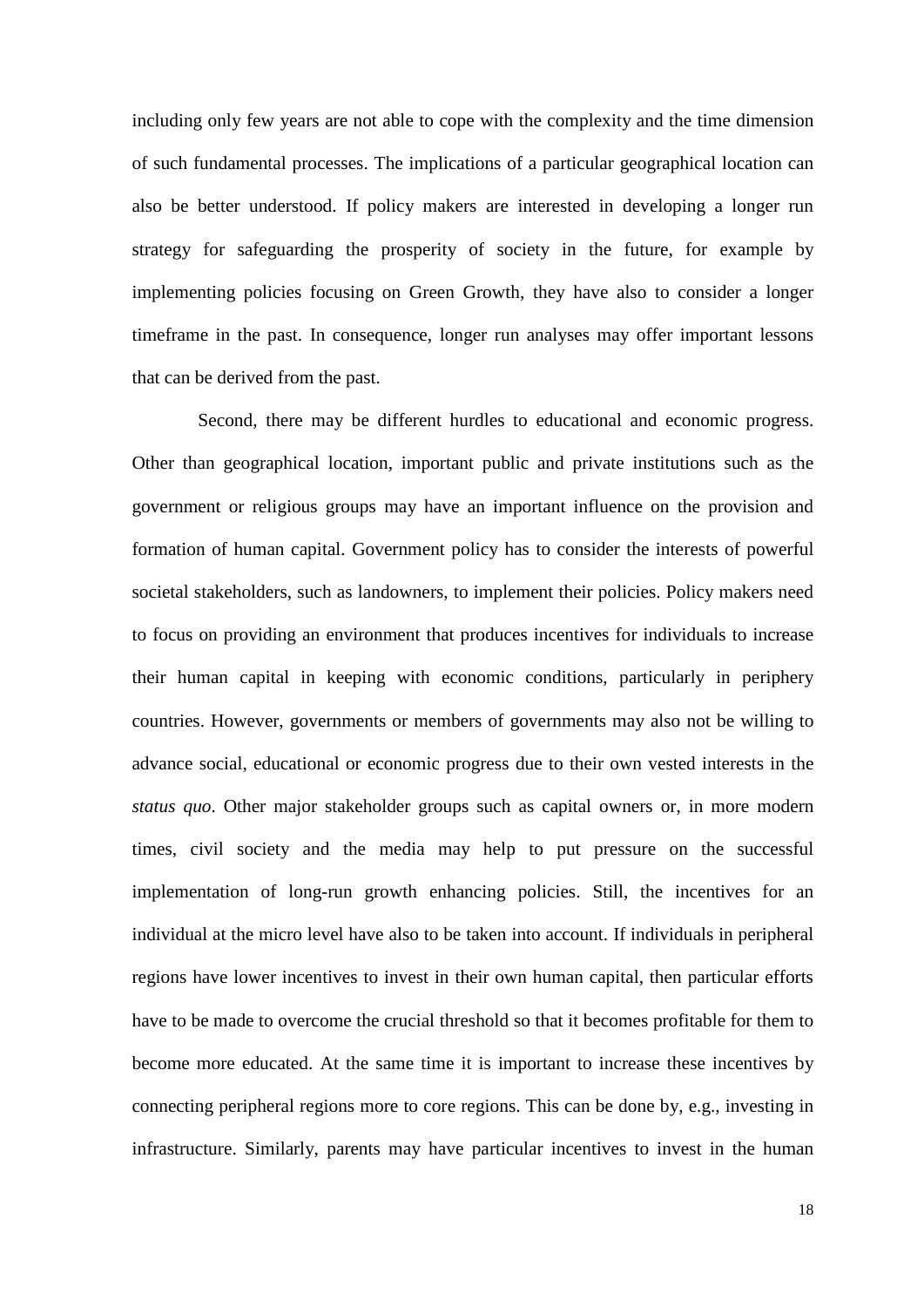capital of fewer children instead of having many children. In consequence, an essential point is to get the incentives right of important stakeholders to successfully implement economic and educational policies.

#### **7. Conclusion**

This paper has considered human capital formation in the European regions since the French revolution and its implications for economic policy. It takes a long-term view which allows to consider fundamental economic and social evolutions that have shaped the European economy and will shape economic prosperity in the future. Because short-term analyses cannot appropriately consider these trends, the long-term perspective is able to put human capital differences in Europe into a larger picture. In fact, today's societies are faced by many challenges affecting economic development in the longer run, let alone climate change. In consequence, it is crucial to have an understanding of past evolutions to take the right policy decisions for today and the future.

Methodologically, the paper considers different indicators of basic human capital. In particular, numeracy and literacy data have been used in this study. These data have been complemented by current educational attainment data. Because low levels of education have characterised most European societies until relatively recent times and are still prevalent in many developing countries, the use of these basic indicators allows to proxy for the overall education of the population (as opposed to the education of the elites of society) in the past.

The results show that there has been a striking regional distribution of human capital in the past. The most advanced regions were typically located in the core industrialised countries, whereas the lowest values of human capital were found in the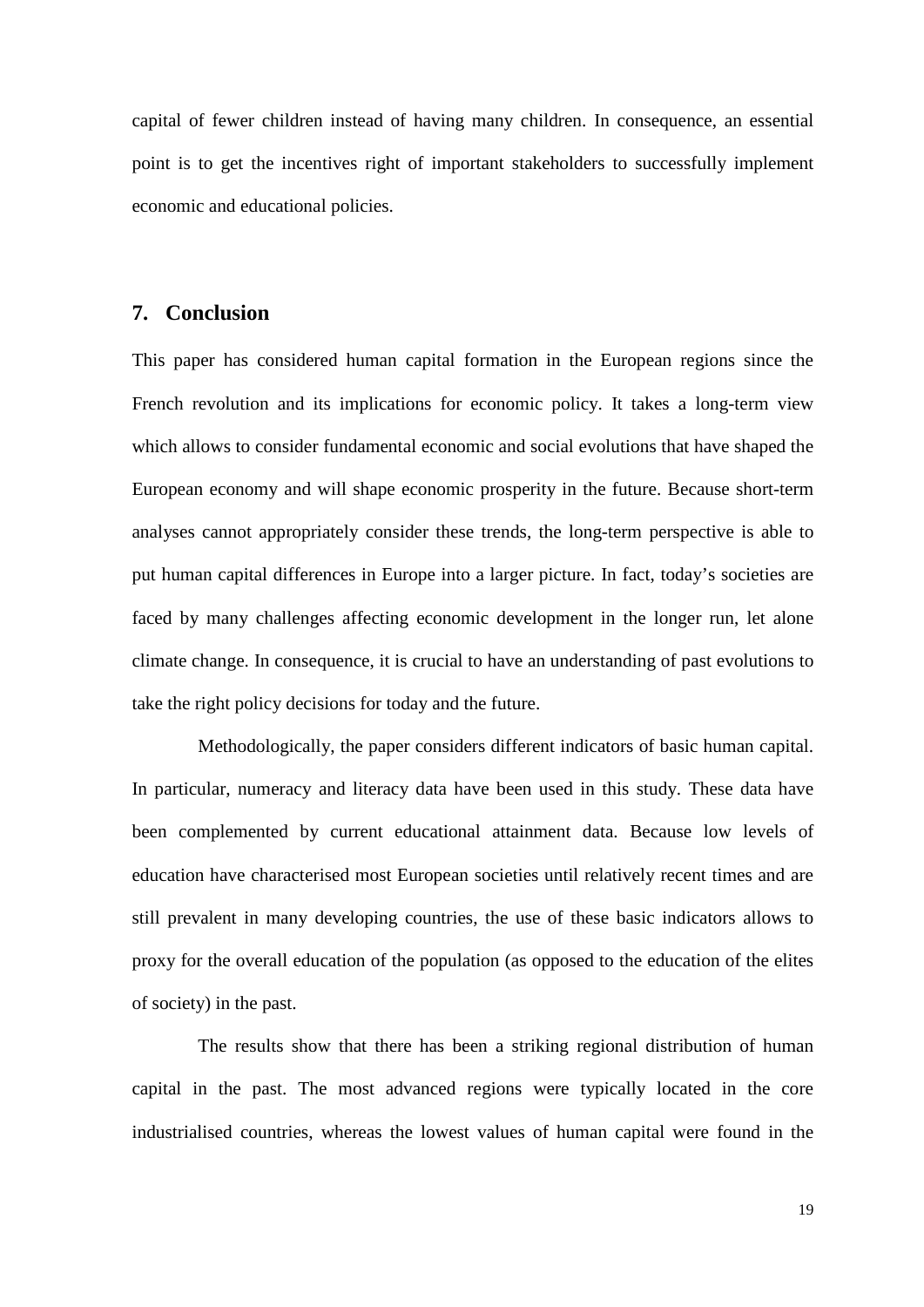Western, Southern and Eastern periphery. This core-periphery structure has been relatively time persistent. Regional inequalities in human capital have also been immense within a number of European countries. Why are some countries more unequal than others, especially associated with human capital? Clearly, there is a huge literature on this issue. I have discussed, among other things, the important impact of geography (e.g., distance to large markets), heterogeneity of the population (e.g., the use of different spoken languages) and the level of economic development. For example, land owners are very powerful and have vested interests in keeping the status quo in a land-based economy. Their actions limit human capital formation. With ongoing industrialisation and increased importance of capitalists, partly the interests of land owners are overcome, partly they have themselves more interest in supporting educational development due to their capitalist investments. When the state provides 'education for all', regional inequalities should become less striking. Taking the ideas of Schumpeterian growth models (e.g., Aghion and Howitt 2006), governments should seek to focus on the level of education in correspondence with their distance to the technological frontier. In other words, least developed countries should concentrate their efforts on primary education, whereas emerging economies may focus on secondary education and more advanced economies on higher education. Accordingly, developing countries with low economic output levels should emphasise mass education in lieu of elite education.

Nevertheless, the analyses of this paper suggest that path dependence plays a major role in the distribution of human capital. It seems difficult to create high levels of human capital 'from scratch' because the accumulation of human capital is a long-term process which can take several generations. Similarly, the current economic divergence in Europe may represent a step back to core-periphery patterns of economic prosperity in the  $19<sup>th</sup>$  and  $20<sup>th</sup>$  century, threatening the ideals of overall economic convergence in the EU.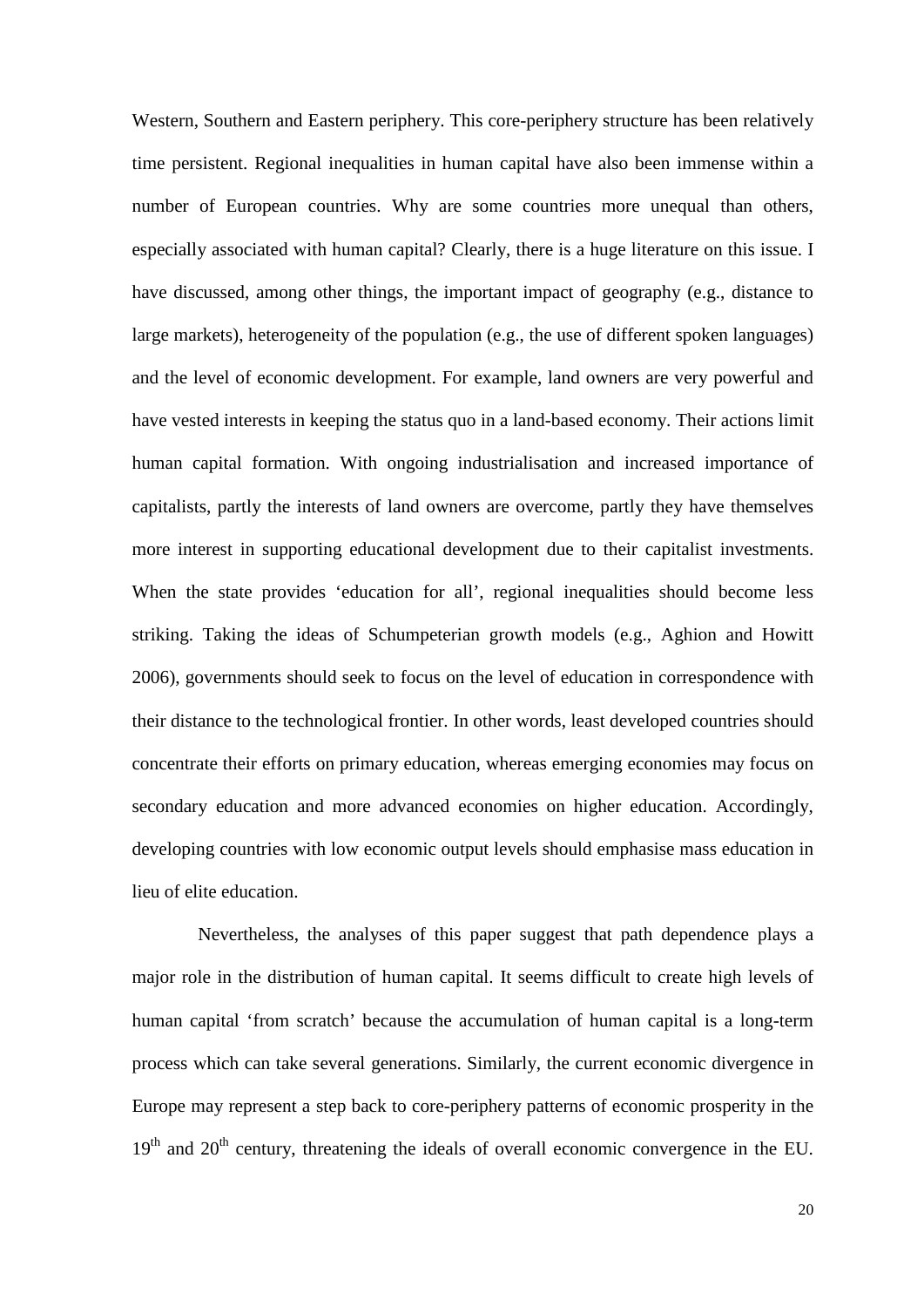Still, governments can take action and importantly influence the accumulation of human capital. Investments in education and infrastructure appear to be crucial to overcome economic and geographical hurdles. In addition, governments have to take into account the interests of societal stakeholders such as land owners to advance and implement their economic and educational policies. Vested interests need to be clearly identified and appropriate measures have to be taken to overcome them.

Cultural values, in part derived from religious beliefs, can importantly contribute or hinder human capital formation. For example, Protestant beliefs have often been associated with higher human capital levels. Altering cultural values is difficult and involves a longer time horizon. Clear and strong convictions about the positive effects of education are needed, in other words a 'myth of education' (e.g., Ramirez and Boli 1987). Such a 'myth' is particularly important in those (developing) regions lacking human capital, urging parents, children, governments and society as a whole to invest in human capital in keeping with economic conditions. Successful past government campaigns on eradicating illiteracy may demonstrate that it can be done. The current 'education fever' in parts of Asia may be an example for other developing regions (e.g., see BBC News 2013). Government actions can have important value, not only in financial or regulatory but in symbolic terms. Symbolic acts are important for moving public awareness and debate to education, and thereby increasing demand for education. Still, the early compulsory schooling laws in a number of Southern European countries illustrate that, for example, the act of passing laws may not always be sufficient to effectively improve human capital levels if the central state is weak and local stakeholders resist or are indifferent to educational change. Such a situation may still be found in numerous developing countries. In consequence, policies have to be designed in a way that explicitly addresses regional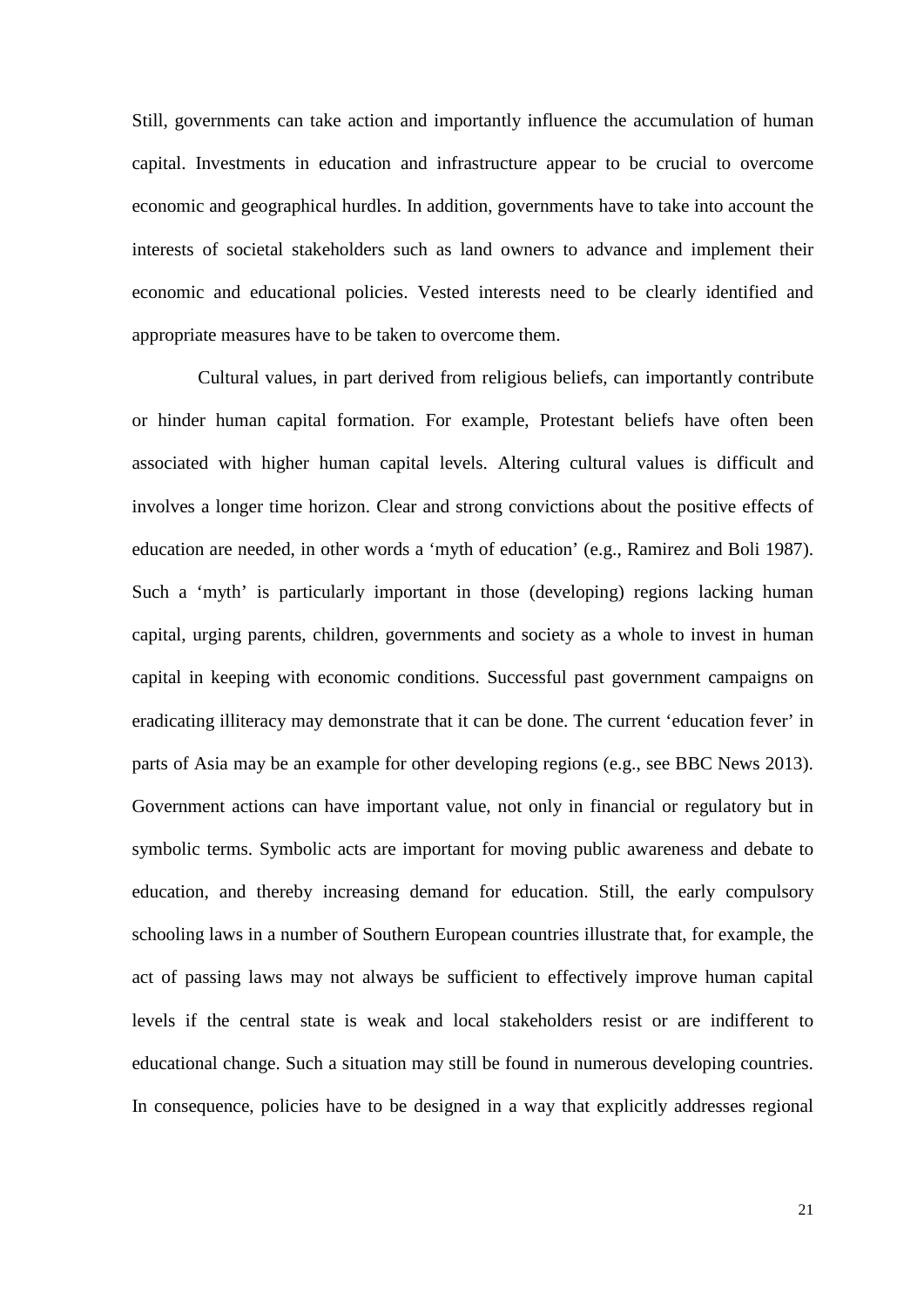and local levels because these levels are crucial for the actual implementation of policies fostering human capital.

The knowledge and know-how of international organisations such as the OECD and the insights from specialised researchers may contribute to the design of these policies in developing and advanced economies alike. International studies such as the famous ongoing PISA studies that compare a range of worldwide countries may open a public and governmental debate on the education system. $8$  At the same time, international comparisons and benchmarking may put pressure on governments which for different reasons and interests may resist to implement changes in the education sector. But also regional governments may effectively inhibit educational progress.<sup>[9](#page-22-0)</sup> In such circumstances, central governments, local actors and the public need to put pressure on regional governments to open the door to the enhancement of educational standards.

Looking ahead, the internet may provide new incentives and tools to improve human capital levels. For example, the 'Wikipedia Zero' initiative aims to provide free mobile access to the online encyclopaedia Wikipedia in many developing countries (The Economist 2014). In this way, anybody possessing a mobile phone in these countries can have access to the world's most important knowledge base (provided that his location is covered by the participating operators). Furthermore, the developments in e-learning and Massive Open Online Courses (MOOCs) are still in their infancy in comparison to their huge potential. Thus, we may be at the brink of a new human capital era. While basic skills such as numeracy and literacy have been relevant in the past and present, generic skills (such as problem solving, online 'information mining') might be particularly important in

1

<sup>&</sup>lt;sup>8</sup> For instance, the initial PISA study was a shock for the German public and opened a hot debate on the issue.

<span id="page-22-0"></span><sup>9</sup> For example, Woessmann has recently deplored that it is still forbidden and punishable for researchers to use a number of important educational datasets (e.g., PISA e-studies) to compare regions in Germany (Der Spiegel 2013). While the reasons for these punishments are not clear, he conjectures that no regional government wants to have bad news before an upcoming election.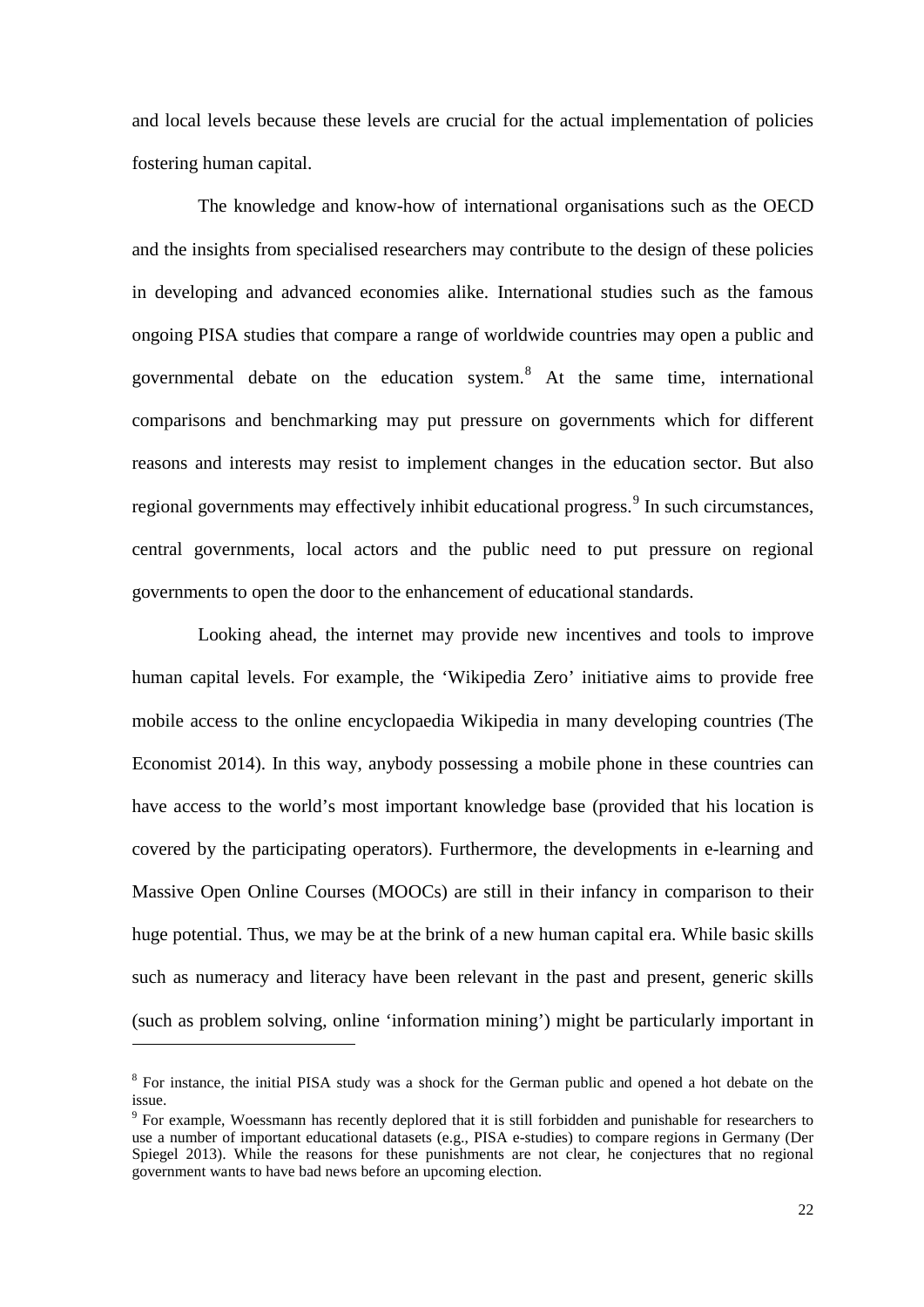the future (see also Collins and Halverson 2010). Taking the idea of leap-frog technologies, one could imagine that those developing countries that are not yet heavily entrenched in the traditional schooling model may possibly more easily find new, creative and low-cost solutions to their human capital challenge if they are able to combine these new opportunities with their local economic, social, religious and political culture. In this context, getting the incentives right for all stakeholders appears to be fundamental to implement efficient growth-enhancing policies in both industrialised and developing countries.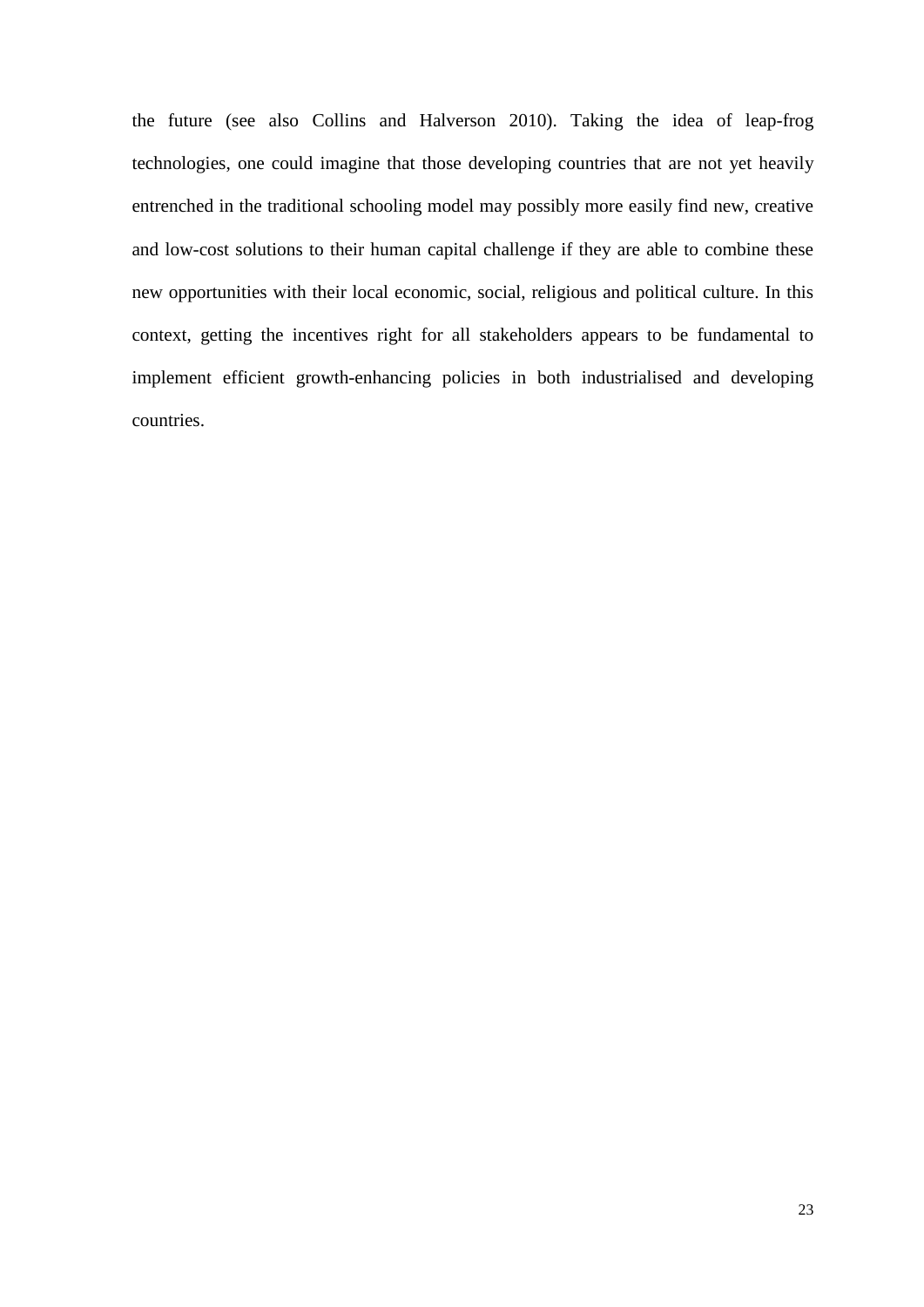#### **References**

- A'Hearn, B., Crayen, D. and J. Baten (2009). Quantifying Quantitative Literacy: Age Heaping and the History of Human Capital, *Journal of Economic History*, 68 (3): 783-808.
- Acemoglu, D. and D. Autor (2012). What Does Human Capital Do? A Review of Golding and Katz's The Race between Education and Technology, *Journal of Economic Literature*, 50 (2): 426-463.
- Adick, C. (2003). Globale Trends weltweiter Schulentwicklung: Empirische Befunde und theoretische Erklärungen, *Zeitschrift für Erziehungswissenschaft*, 6 (2): 173-187.
- Aghion, P. and P. Howitt (2006). Joseph Schumpeter Lecture. Appropriate Growth Policy: A Unifying Framework, *Journal of the European Economic Association*, 4 (2-3): 269-314.
- Baten, J. and J. L. van Zanden (2008). Book production and the onset of modern economic growth, *Journal of Economic Growth*, 13 (3): 217-235.
- BBC News (2013). Asia's parents suffering 'education fever', by Sharma, Y., online, 22 October 2013, [http://www.bbc.co.uk/news/business-24537487.](http://www.bbc.co.uk/news/business-24537487)
- Becker, G. S. (1964). *Human Capital: A Theoretical and Empirical Analysis with Special Reference to Education*, Chicago: University of Chicago Press.
- Becker, G. S. (1981). *A Treatise on the Family*, Cambridge: Harvard University Press.
- Becker, G. S. (2002). The Age of Human Capital, in: Lazear, E. P. (ed.). Education In The Twenty-First Century, Stanford: Hoover Institution Press, 3-8.
- Becker, S. O. and L. Woessmann (2009). Was Weber wrong? A Human Capital History of Protestant Economic History, *Quarterly Journal of Economics*, 124 (2): 531-596.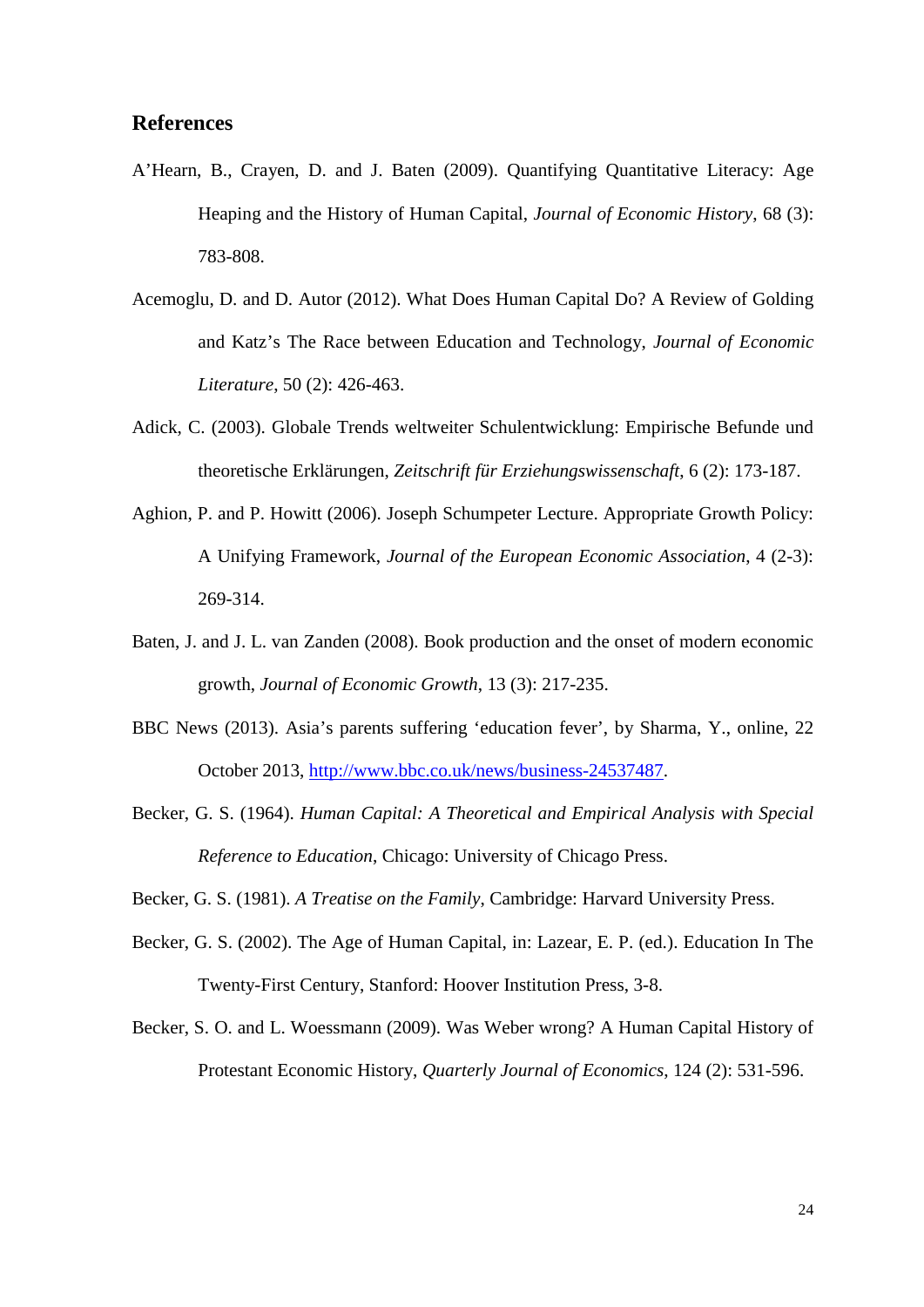- Becker, S. O., Cinnirella, F. and L. Woessmann (2010). The trade-off between fertility and education, evidence from before the demographic transition, *Journal of Economic Growth*, 15: 177-204.
- Becker, S. O., Cinnirella, F. and L. Woessmann (2012). The effect of investment in children's education on fertility in 1816 Prussia, *Cliometrica*, 6: 29-44.
- Bleakley, H. and F. Lange (2009). Chronic disease burden and the interaction of education, fertility, and growth, *Review of Economics and Statistics,* 91 (1): 52-65.
- Cipolla, C. M. (1969). *Literacy and development in the West*, Baltimore: Penguin Books.
- Collins, A. and R. Halverson (2010). The second educational revolution: rethinking education in the age of technology, *Journal of Computer Assisted Learning*, 26: 18-27.
- Crampton, R. J. (2007). *Bulgaria*, Oxford: Oxford University Press.
- Crayen, D. and J. Baten (2010). Global Trends in Numeracy 1820-1949 and its Implications for Long-Run Growth, *Explorations in Economic History*, 47: 82-99.
- Daskalova, K. (1996). *Literacy and Reading in 19th Century Bulgaria*, Washington: Donald W. Treadgold Papers.
- Demeulemeester, J.-L. and C. Diebolt (2011). Education and Growth: What Links for Which Policy?, *Historical Social Research*, 36 (4): 323-346.
- Der Spiegel (2013). Bei Strafe untersagt, by Friedmann, J., 30 March 2013, [http://www.spiegel.de/spiegel/print/d-91768533.html.](http://www.spiegel.de/spiegel/print/d-91768533.html)
- Emigh, R. J. (2002). Numeracy or Enumeration? The uses of numbers by states and societies, *Social Science History*, 26 (4): 653-698.
- European Commission (2008). Working for the regions, European Commission Directorate-General for Regional Policy, Luxembourg: Office for Official Publications of the European Communities, online, last accessed 12 June 2012,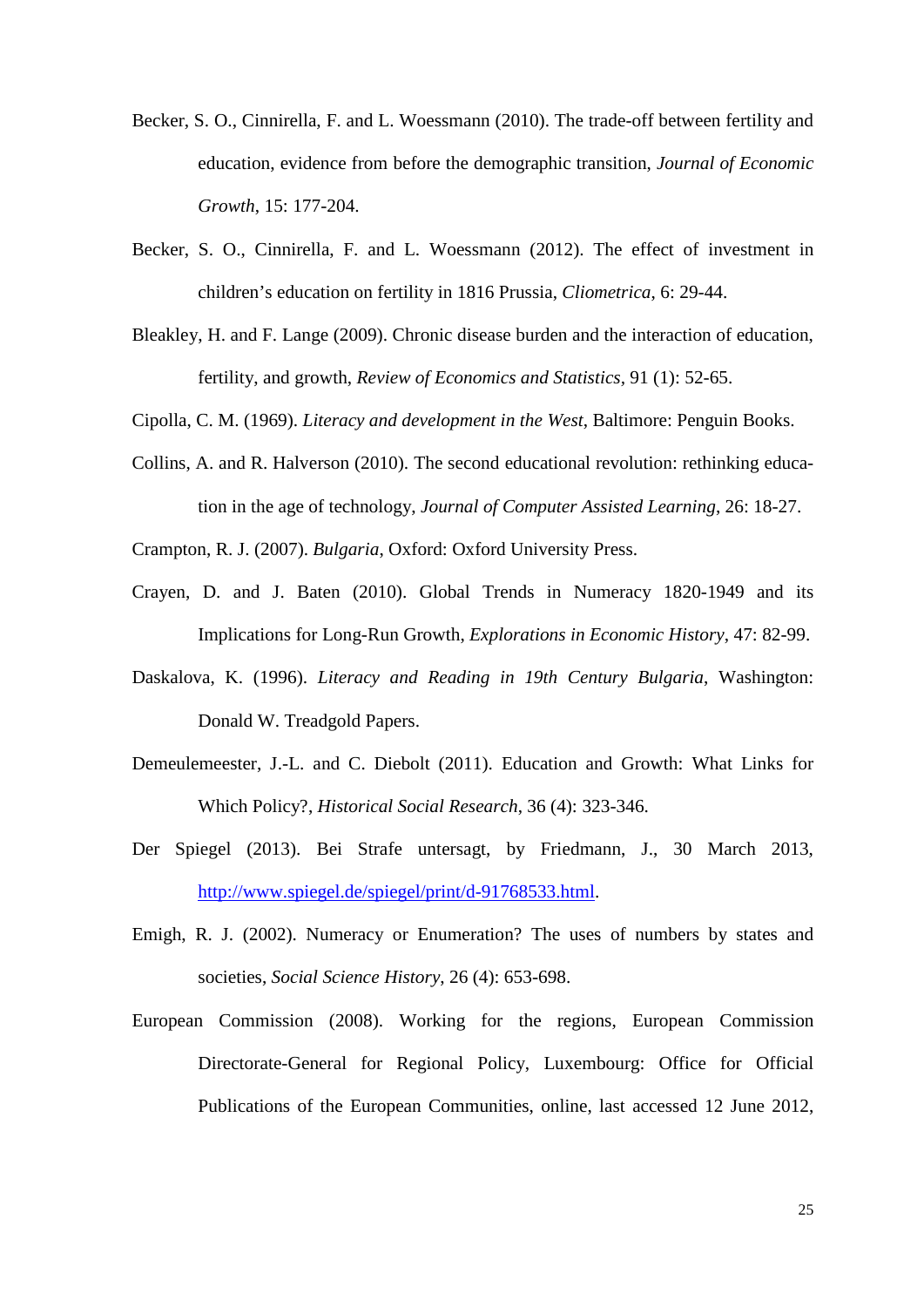[http://ec.europa.eu/regional\\_policy/sources/docgener/presenta/working2008/work](http://ec.europa.eu/regional_policy/sources/docgener/presenta/working2008/work_en.pdf) [\\_en.pdf.](http://ec.europa.eu/regional_policy/sources/docgener/presenta/working2008/work_en.pdf)

- Eurostat (2014). Database. Regional Statistics, online, last accessed on 30 September 2014, extraction from the data source "nama\_r\_e3gdp".
- Eurostat (2012). Database. Regional Statistics, online, last accessed on 2 October 2012, extractions from data sources "edat lfse 13", "nama r e2gdp".
- Folloni, G. (2010). Human capital measurement: a survey, *Journal of Economic Surveys*, 24 (2): 248-279.
- Galor, O. (2005a). From Stagnation to Growth: Unified Growth Theory, in: Aghion, P. and S. N. Durlauf (eds.). Handbook of Economic Growth, Volume 1A, Amsterdam: North Holland, 171-293.
- Galor, O. (2005b). The demographic transition and the emergence of sustained economic growth, *Journal of the European Economic Association*, 3 (2-3): 494-504.
- Galor, O. (2012). The demographic transition: causes and consequences, *Cliometrica*, 6: 1- 28.
- Galor, O. and D. N. Weil (2000). Population, Technology and Growth: From the Malthusian Regime to the Demographic Transition, *American Economic Review*, 90 (4): 806-828.
- Galor, O. and O. Moav (2002). Natural Selection and the Origin of Economic Growth, *Quarterly Journal of Economics*, 117: 1133-1192.
- Galor, O., Moav, O. and D. Vollrath (2009). Inequality in Landownership, the Emergence of Human-Capital Promoting Institutions, and the Great Divergence, *Review of Economic Studies*, 76: 143-179.
- Gennaioli, N., La Porta, R., Lopez-de-Silanes F. and A. Shleifer (2013). Human capital and regional development, *Quarterly Journal of Economics*, 1: 105-164.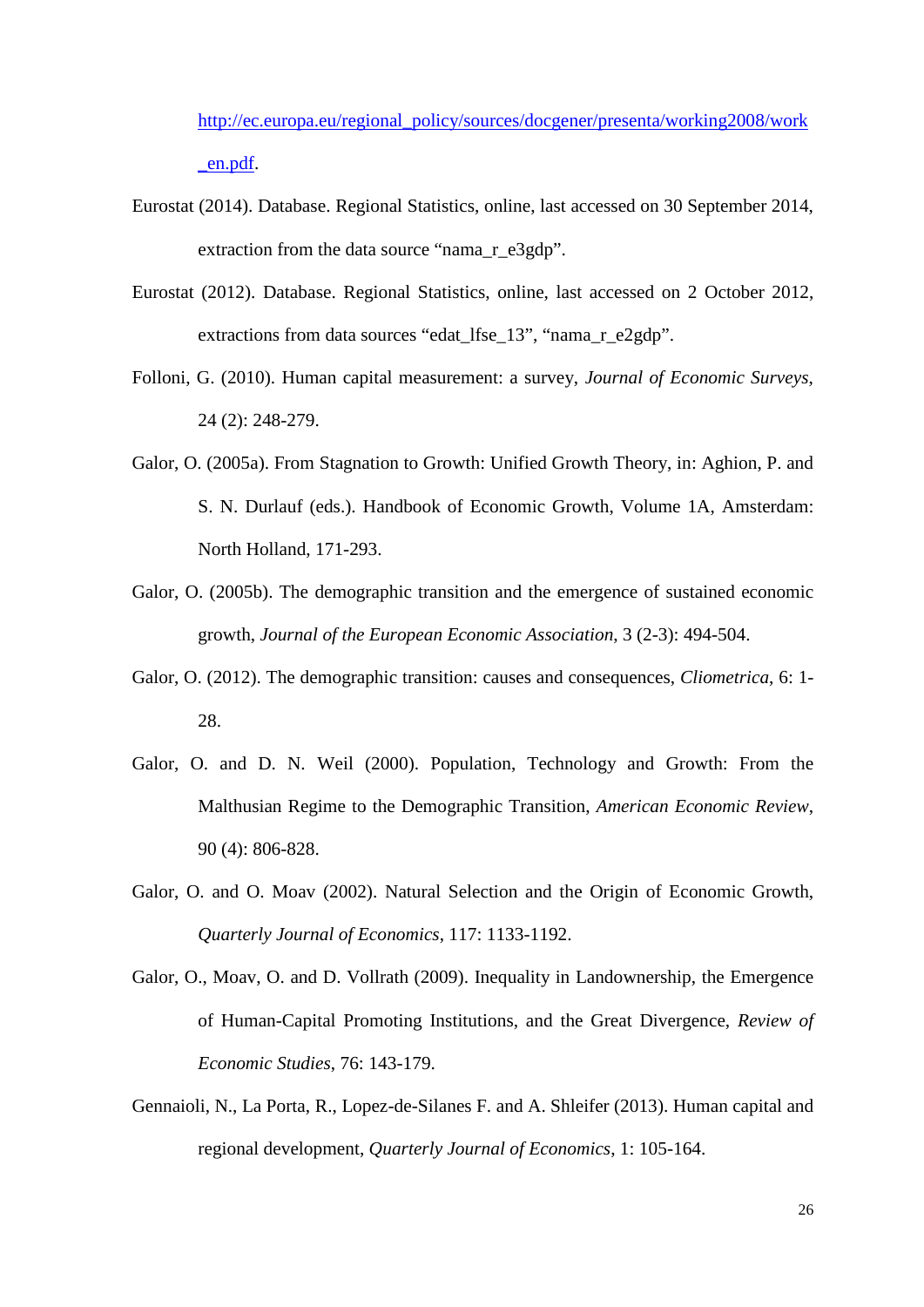- Goldin, C. D. and L. F. Katz (2008). The Race between Education and Technology, Cambridge: Belknap Press.
- Green, A. (1990). *Education and State Formation: The Rise of Education Systems in England, France and the USA*, Basingstoke: Palgrave.
- Guinnane, T. W. (2008). *The historical fertility transition and theories of long-run growth: A guide for economists*, Mimeo: Yale University.
- Hippe, R. (2012a). Regional human capital formation in Europe in the long run, 1850- 2010, Working Paper.
- Hippe, R. (2012b). Spatial Clustering of Human Capital the European Regions, *Economies et sociétés, AF*, 46 (7): 1077-1104.
- Hippe, R. (2012c). Remoteness equals backwardness? Human capital and market access in the European regions: insights from the long run, Working Paper.
- Hippe, R. (2012d). The long-run impact of human capital on innovation and economic growth in the regions of Europe, Working Paper.
- Hippe, R. (2012e). How to measure human capital? The relationship between numeracy and literacy, *Economies et Sociétés, AF*, 45 (8): 1527-1554.
- Hippe, R. (2014). Human capital and economic growth: theory and quantification, *Economies et Sociétés, AF*, forthcoming.
- Hippe, R. and J. Baten (2012). Regional Inequality in Human Capital Formation in Europe, 1790 – 1880, *Scandinavian Economic History Review*, 60 (3): 254-289.
- Hippe, R. and J. Baten (2014). 'Keep them ignorant.' Did inequality in land distribution delay regional numeracy formation?, Working Paper.
- Juif, D. and J. Baten (2013). On the Human Capital of Inca Indios before and after the Spanish Conquest. Was there a "Pre-Colonial Legacy"?, *Explorations in Economic History*, 50 (1): 227-241.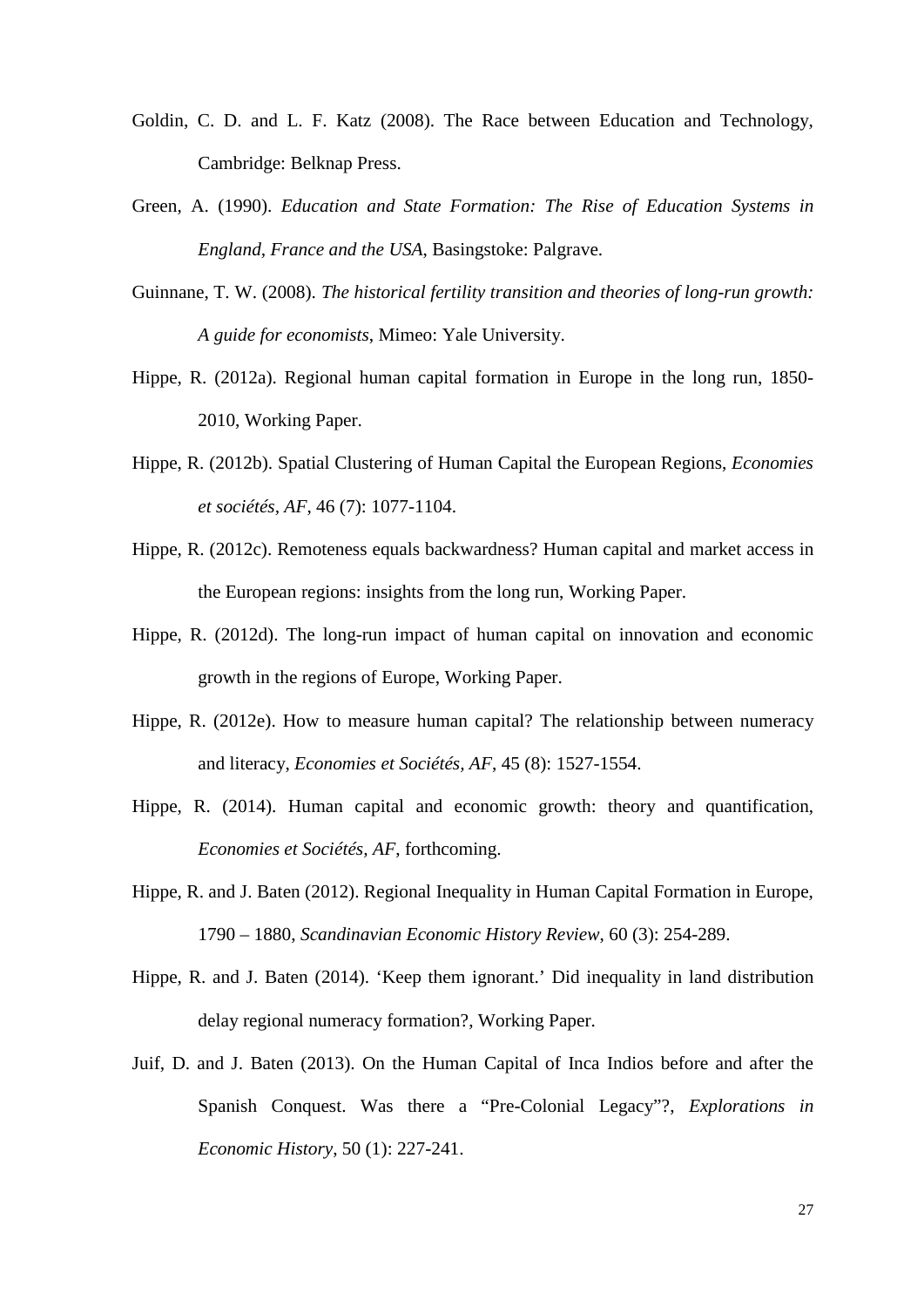Krugman, P. R. (1991). *Geography and Trade*, Cambridge: MIT Press.

- López-Rodríguez, J., Faíña, J. A. and J. López-Rodríguez (2007). Human Capital Accumulation and Geography: Empirical Evidence from the European Union, *Regional Studies*, 41 (2): 217-234.
- Lucas, R. E. (1988). On the Mechanics of Economic Development, *Journal of Monetary Economics*, 22 (1): 3-42.
- Maddison, A. (2007). *Contours of the World Economy 1-2030 AD*, Oxford: Oxford University Press.
- Mishkova, D. (1994). Literacy and Nation-Building in Bulgaria, 1878-1912, *East European Quarterly*, 29 (1): 63-93.
- Mitch, D. (1993). The Role of Human Capital in the First Industrial Revolution, in: Mokyr, J. (ed.). The British Industrial Revolution: An economic perspective, Boulder: Westview Press, 267-307.
- Mokyr, J. (1983). *Why Ireland Starved*, London: George Allen & Unwin.
- Mokyr, J. (2002). *The Gifts of Athena. Historical Origins of the Knowledge Society*, New Jersey: Princeton University Press.
- OECD (1998). *Human Capital Investment: An International Comparison*, Paris: Centre For Educational Research and Innovation.
- Ramirez, F. and J. Boli (1987). The Political Construction of Mass Schooling: European Origins and Worldwide Institutionalisation, *Sociology of Education*, 60: 2-17.
- Report of the International Commission (1914). *Report of the International Commission To Inquire into the Causes and Conduct of the Balkan Wars*, Publications No. 4, Washington D.C: Carnegie Endowment for International Peace.
- Romer, P. M. (1986). Increasing Returns and Long-run Growth, *Journal of Political Economy*, 94 (5): 1002-1037.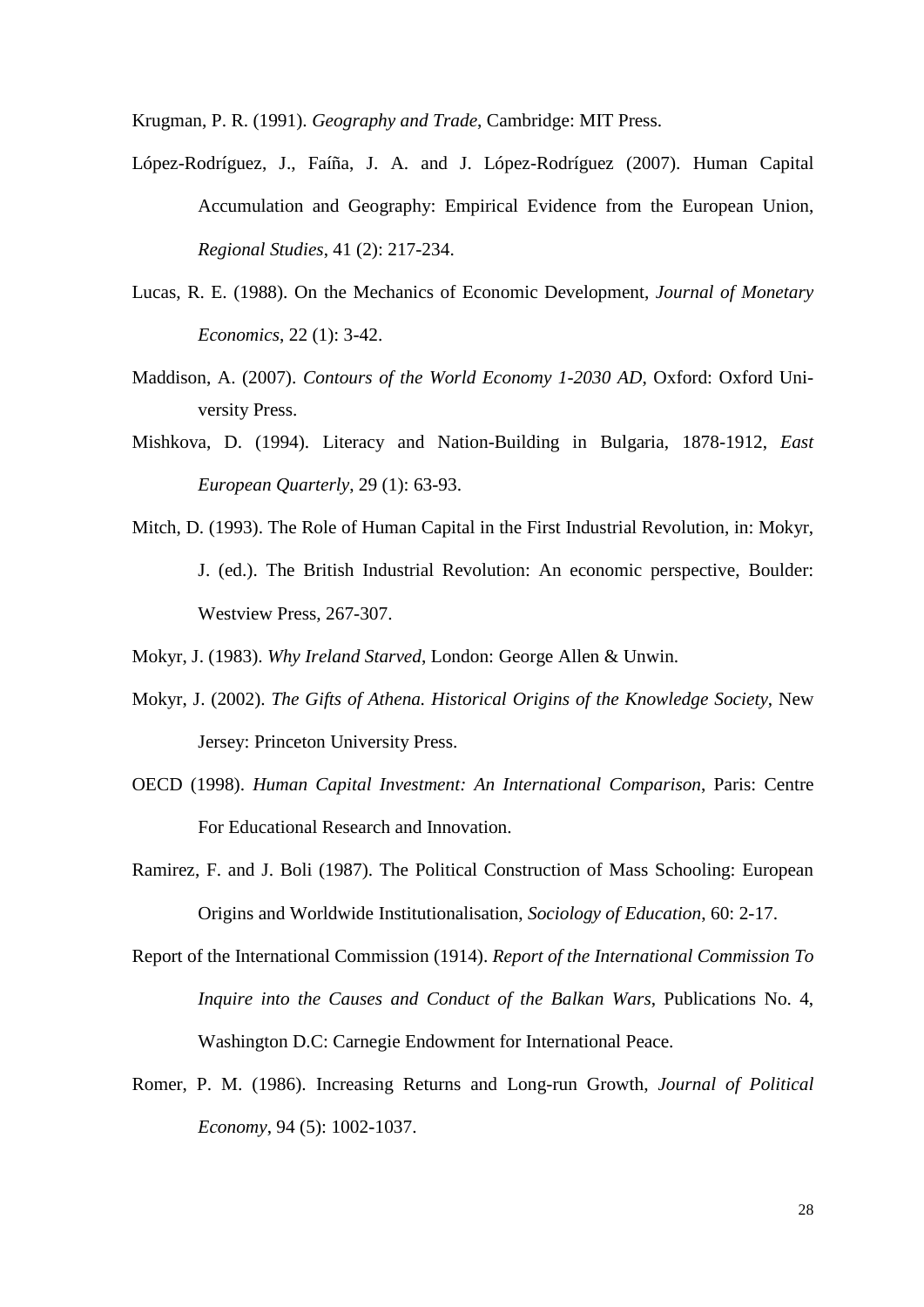- Romer, P. M. (1990). Endogenous Technological Change, *Journal of Political Economy*, 99 (5): 71-102.
- Schmandt-Besserat, D. (1992). *Before writing: From counting to cuneiform*, Austin: University of Texas Press.
- Schultz, T. W. (1961). Investment in Human Capital, *American Economic Review*, 51: 1- 17.
- Schultz, T. W. (1971). *Investment in Human Capital*, New York: Free Press.
- Schultz, T. W. (1972). Human Capital: Policy Issues And Research Opportunities, in: Schultz, T. W. (ed.). Economic Research: Retrospect and Prospect Vol 6: Human Resources, UMI, online, last accessed 22 June 2012, http://www.nber.org/books/schu72-1.
- The Economist (2014). WikiPeaks?, online, 1 March 2014, from the print edition, [http://www.economist.com/news/international/21597959-popular-online](http://www.economist.com/news/international/21597959-popular-online-encyclopedia-must-work-out-what-next-wikipeaks)[encyclopedia-must-work-out-what-next-wikipeaks.](http://www.economist.com/news/international/21597959-popular-online-encyclopedia-must-work-out-what-next-wikipeaks)
- Thomas, K. (1987). Numeracy in Early Modern England, The Prothero Lecture, *Transactions of the Royal Historical Society*, 37: 103-132.
- UNESCO (1953). *Progress of literacy in various countries*, Paris: Firmin Didot et Cie.
- UNESCO (2005). *EFA Global Monitoring Report 2006*, Paris: Graphoprint.
- Vincent, D. (2000). *The Rise of Mass Literacy: Reading and Writing in Modern Europe*, Cambridge: Polity.
- Weber, M. (1958). *The Protestant Ethic and the Spirit of Capitalism*, New York: Charles Scribner's Sons.
- Woessmann, L. (2003). Specifying Human Capital, *Journal of Economic Surveys*, 17 (3): 239-270.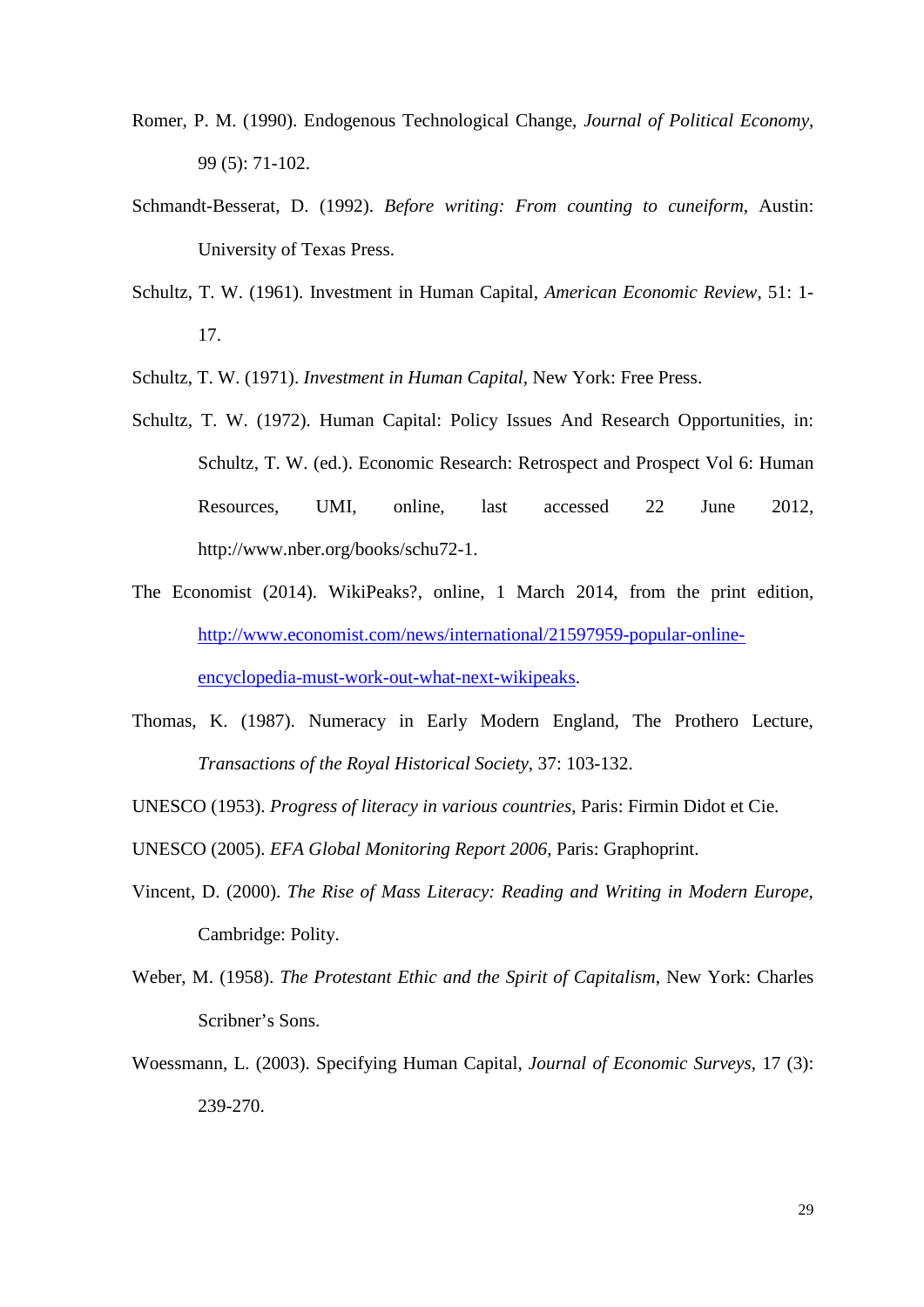| <b>Until 1850</b>                                 | <b>Until 1900</b>        | <b>After 1900</b>     |
|---------------------------------------------------|--------------------------|-----------------------|
| Prussia $(1763)$                                  | Austria (1869)           | Turkey (1913)         |
| Denmark (1814)                                    | German Empire (1871)     | Belgium (1914)        |
| Greece (1834)                                     | Scotland (1872)          | <b>Finland</b> (1921) |
| Spain (1834)                                      | Switzerland (1874)       | Russia (1930)         |
| Sweden $(1842)$                                   | Italy $(1877)$           |                       |
| Norway (1848)                                     | England and Wales (1880) |                       |
|                                                   | France (1882)            |                       |
|                                                   | Ireland $(1892)$         |                       |
|                                                   | The Netherlands (1900)   |                       |
| $S_{\text{current}}$ , Adopted from Adials (2002) |                          |                       |

<span id="page-30-0"></span>**Table 1 Laws on compulsory schooling in selected European countries**

*Source:* Adapted from Adick (2003).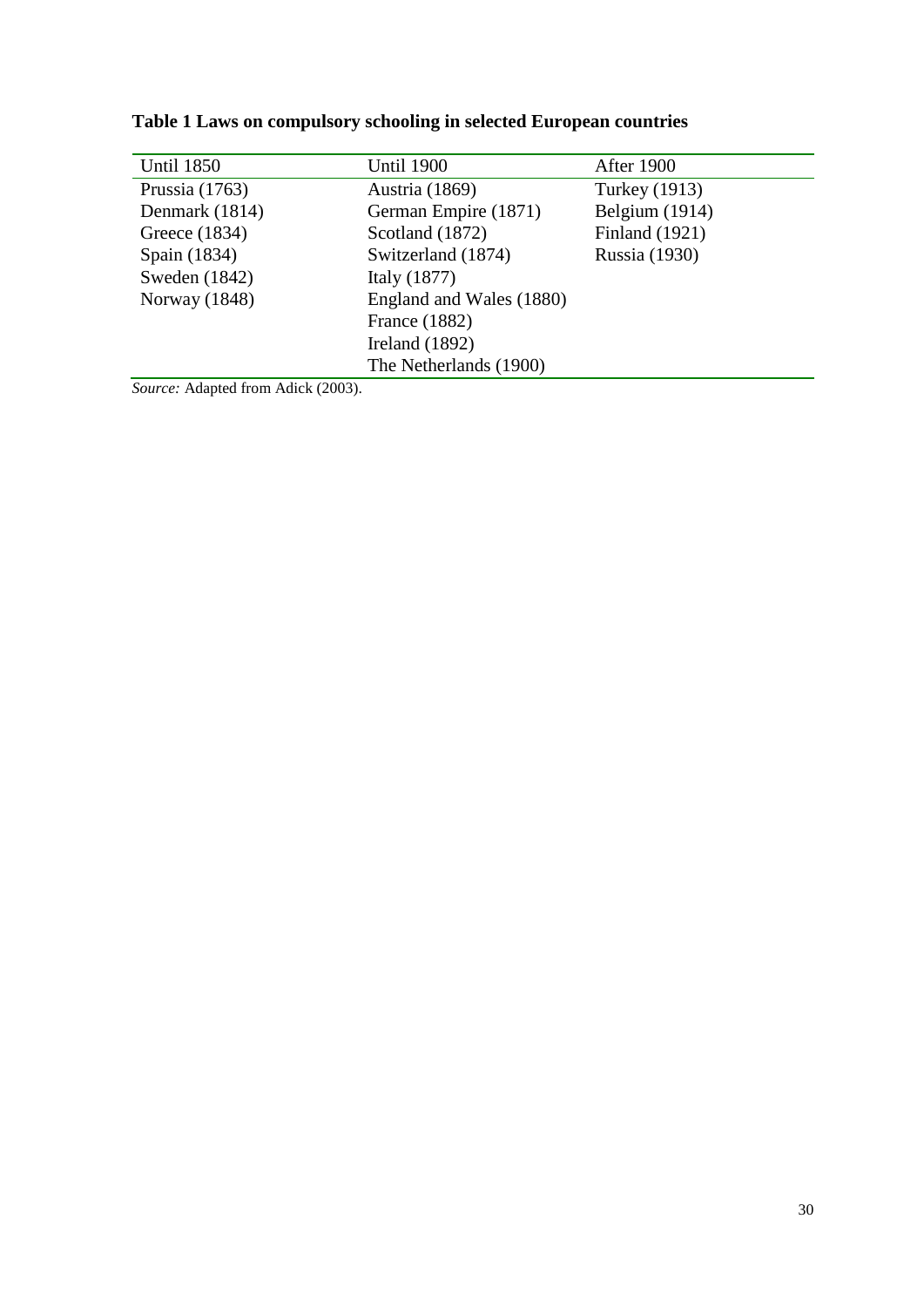

<span id="page-31-0"></span>**Figure 1 Regional GDP per capita (in PPS) in Europe, NUTS 3, 2011**

*Source:* Data from Eurostat (2014).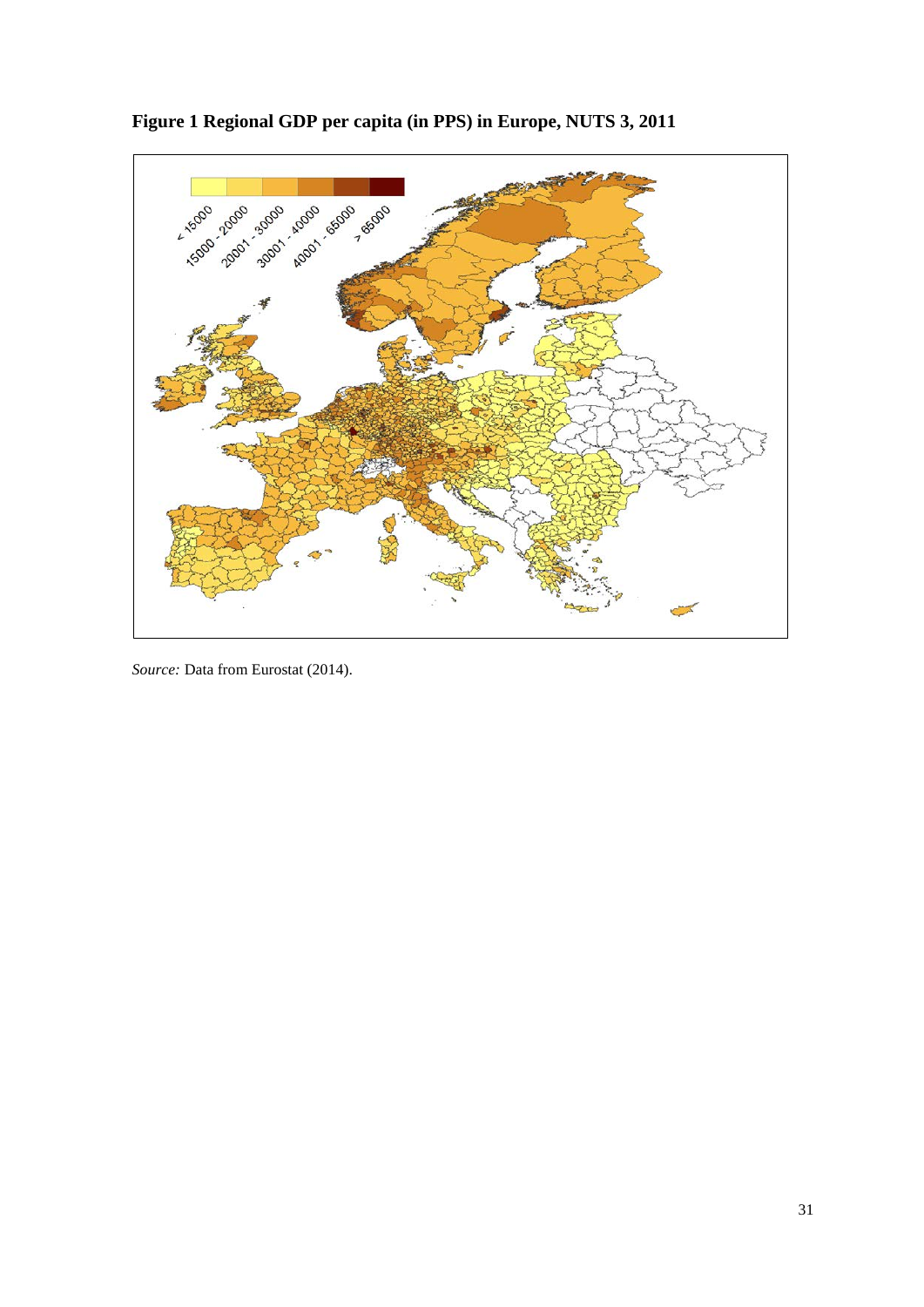<span id="page-32-0"></span>**Figure 2 GDP per capita by world region in the long run**



*Source:* Data from Maddison (2007).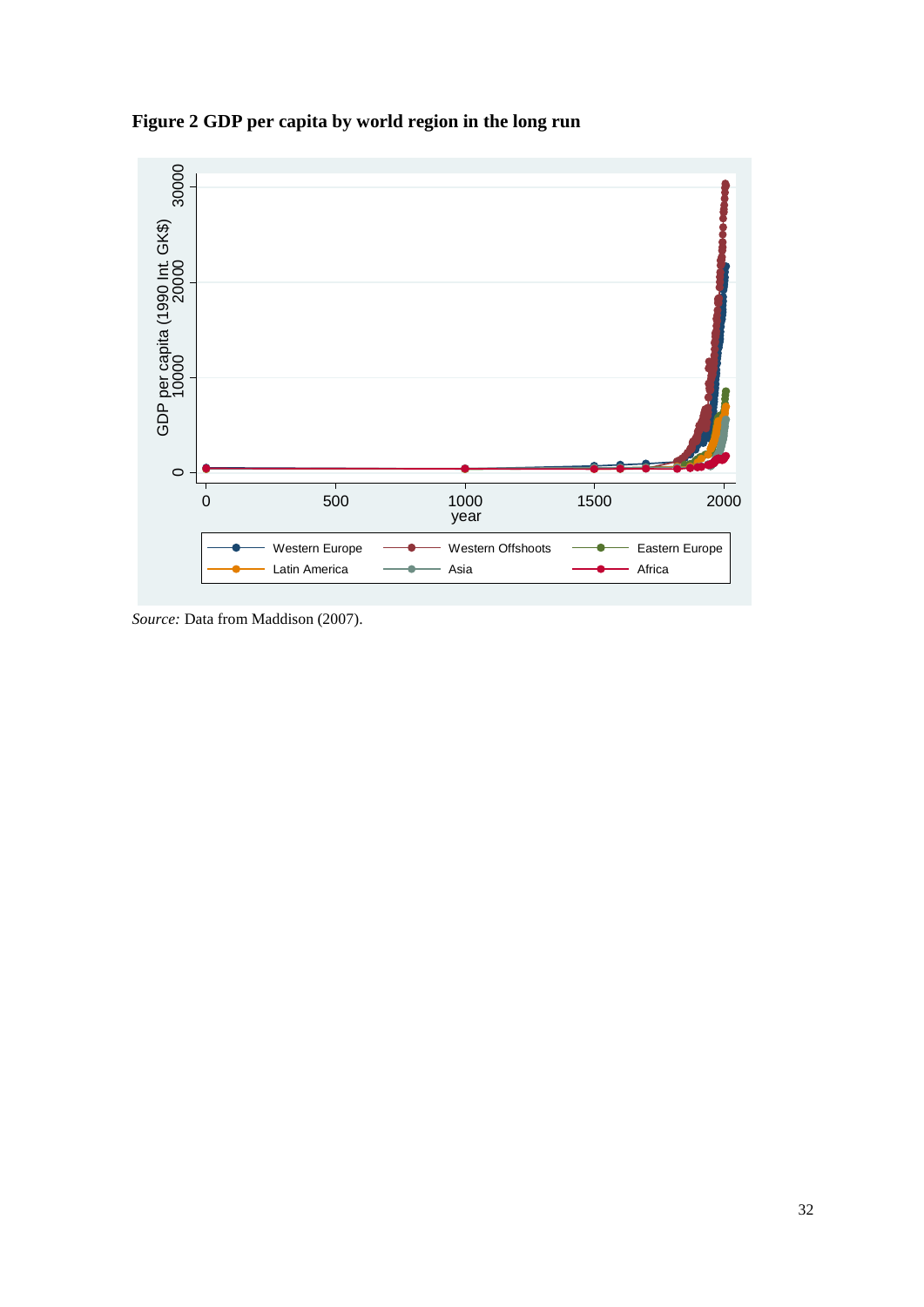

<span id="page-33-0"></span>**Figure 3 Regional distribution of numeracy (ABCC) in Europe, 1830 birth decade**

*Source:* Hippe and Baten (2012).

*Note:* Albania, Benelux, Bosnia-Herzegovina, Cyprus, Denmark, Finland, France, FYROM, Greece, Kosovo, Montenegro, Portugal, Sweden and parts of Bulgaria and Romania are missing values.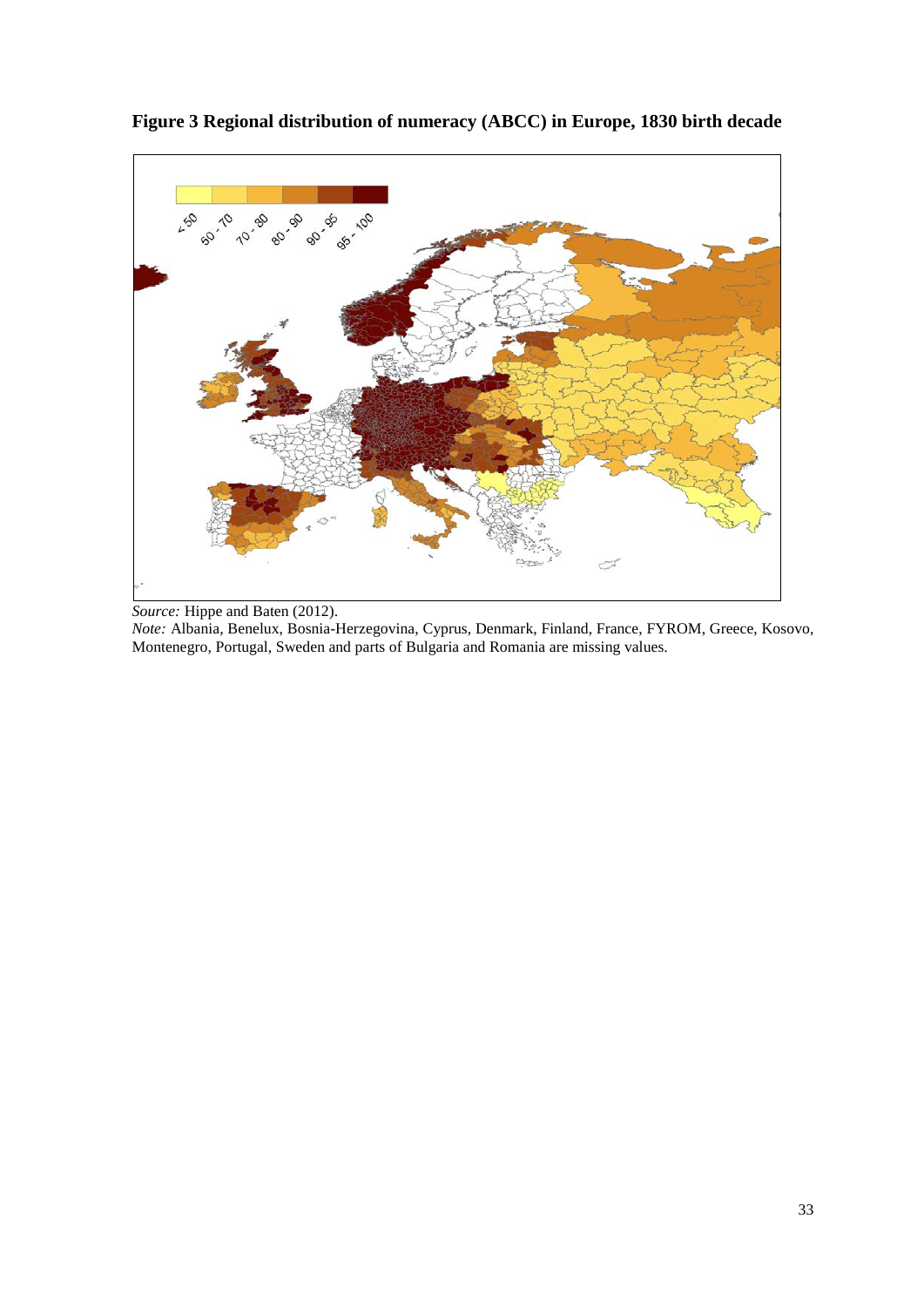

## <span id="page-34-0"></span>**Figure 4 Regional distribution of literacy in Europe, ca. 1930**

*Source:* Hippe (2012b).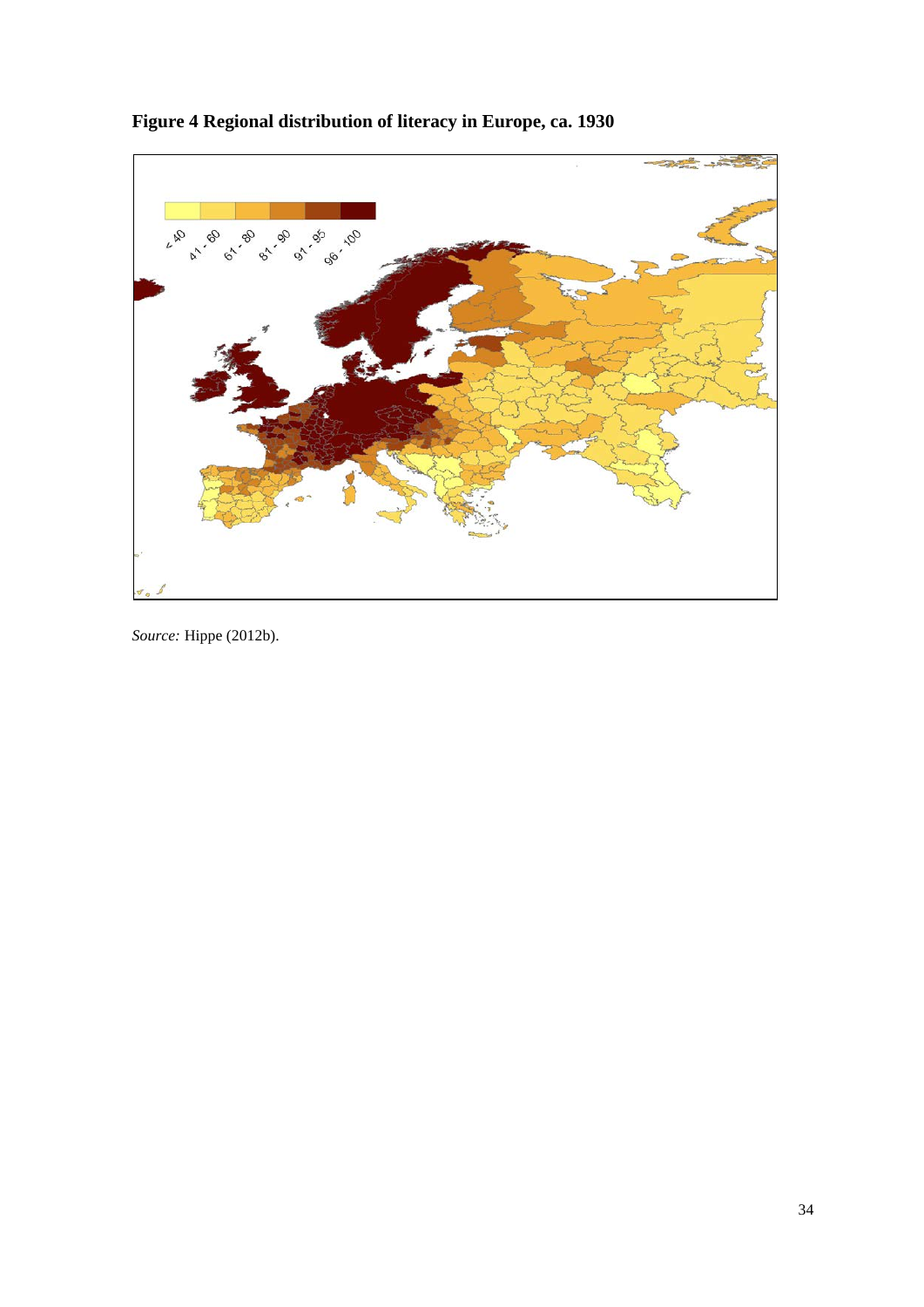<span id="page-35-0"></span>



**Europe, 2008**

*Source:* Hippe (2012d).

*Note:* Higher education attainment refers to the share of "persons aged 25-64 and 20-24 with upper secondary or tertiary education attainment" (Eurostat 2012).